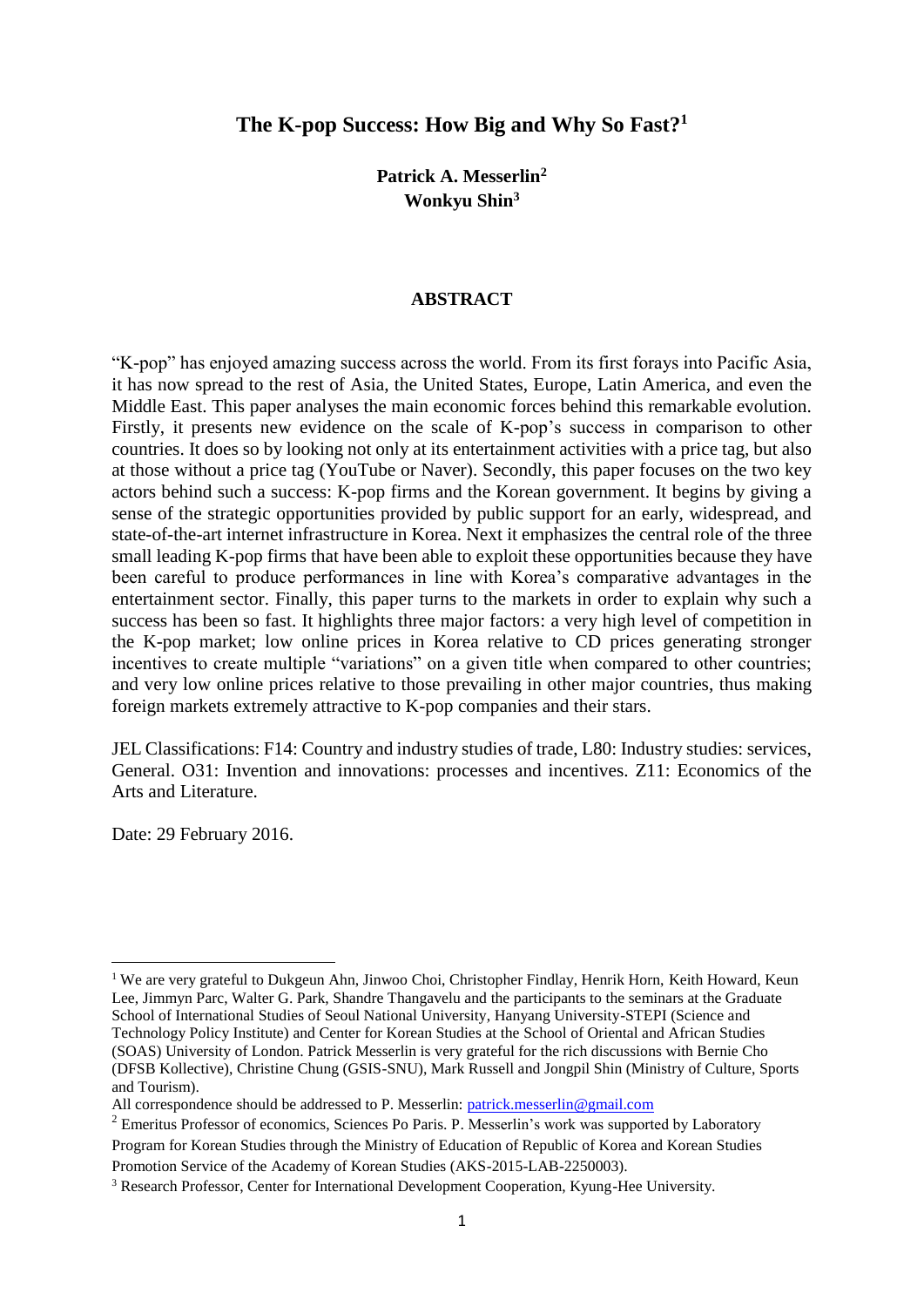### **Introduction**

In 2012, Psy's *Gangnam Style* made the entire world aware of "K-pop"—a subset of the Korean pop-music sector focused on boy and girl "idols" groups that feature singer-dancers.<sup>4</sup> However, K-pop was already flourishing long before *Gangnam Style*, drawing in huge crowds in Japan and across South East Asia since the early 2000s. And since the late 2000s, it has been making deep inroads into the rest of Asia and of the world, including unexpected regions such as the Middle East.

K-pop is not the first emergence of Korea in the global entertainment sector. Since the 1950s, Korean movies have attracted international praise, one of the latest illustrations being the 2012 Golden Lion awarded to *Pieta*. In TV dramas, the first big success occurred in 2002 when *Winter Sonata* became a major hit in Japan. This opened the door to many similar success stories in East Asia [Russell 2008], the latest being in China with the 2014 hit drama *A Man from the Stars*. All these successes share one feature: they either remain limited in quantity (movies) or in geographical scope (TV dramas so far have only been really successful in East Asia).

K-pop differs in many respects from these previous successes. First, it has already been around for at least 15 years—longer than the golden years of the Hong Kong movies (from the late 1980s to late 1990s) or of the Japanese "J-pop" wave (during the 1990s). Second, it has witnessed enough K-pop groups consistently scoring regular hits in charts around the world for Billboard to open a "K-pop Hot 100" world chart in 2012 and YouTube to add a specific "K-pop" entry to its existing musical entries. Lastly, K-pop is attracting a very diverse audience in all the countries concerned: not only teens and twenties (as often believed) but also and increasingly their parents, and not only the native populations but also the immigrants in regions such as the US or Europe. All this triggers a sense of a true "cultural" tidal wave.

This paper uses economic analysis first to better assess the magnitude of this success and then to better understand its sources. An economic approach makes sense because the existing explanations have serious limits. K-pop success cannot be explained by a sudden surge in

 4 "Idols" is the most frequent term used in Korea for referring to the members of the famous K-pop groups.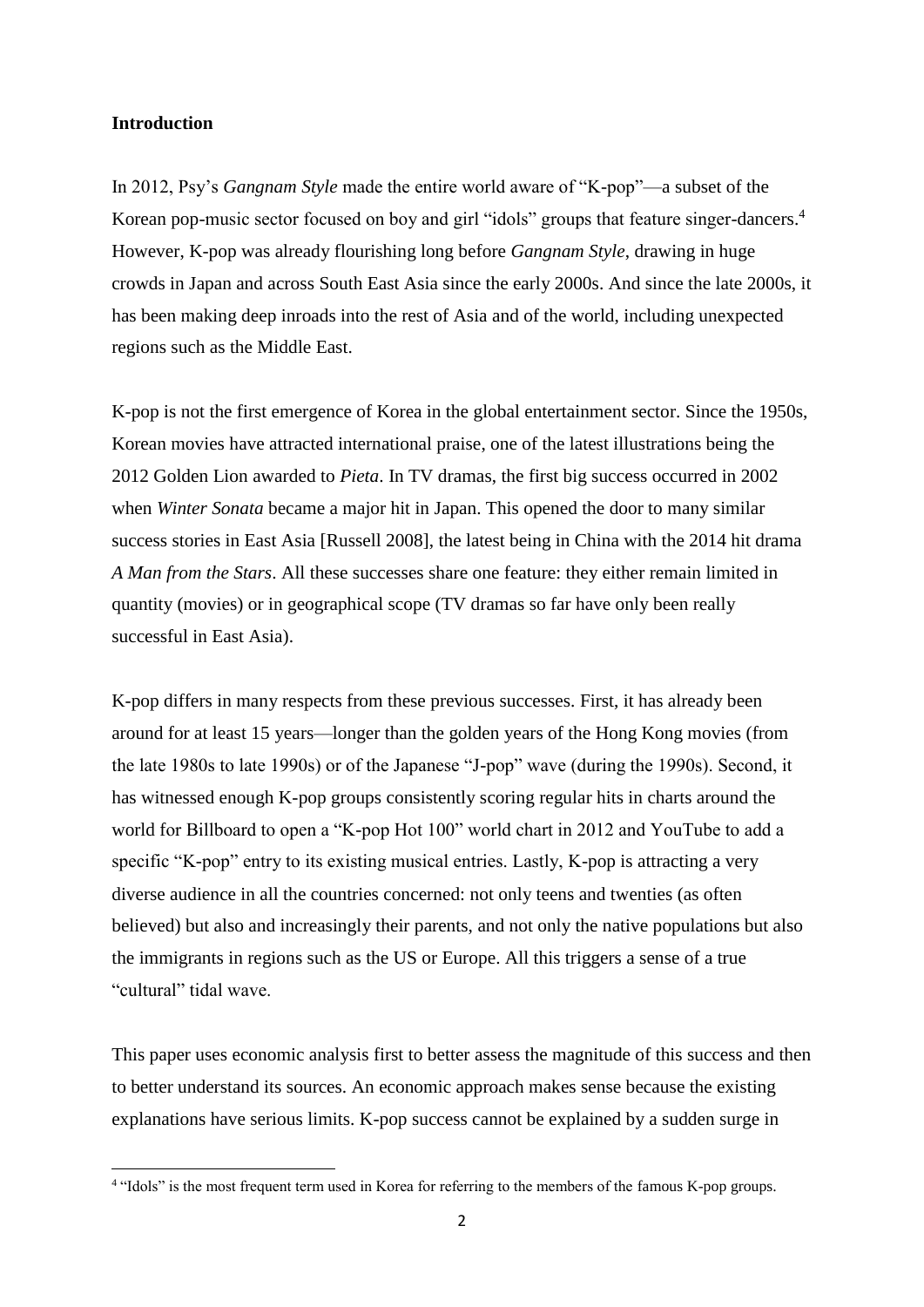artistic skills as the talent of many Korean pop musicians has been recognized by their international peers since the 1950s.<sup>5</sup> Explanations based on "cultural proximity" ("Asianess" or Asian "values") do not fit the geographical expansion of K-pop way beyond Asia in the recent years [Parc and Moon, 2013]. The argument focusing on generations (K-pop attracting young generations with a different life-style) ignores the large and growing crowd of fans in their 40s and beyond, a crowd that indeed has been targeted very early by K-pop companies and idols. Last but not least, robust factual evidence does not support the assertion that public policy has played any notable role in the success of the Korean cultural industries [Parc, 2015a]. Therefore, there is a need to explore economic factors. As the most remarkable feature of K-pop's success is undoubtedly its international dimension, this paper focuses on an economic analysis centered on international trade.

This paper is organized into three sections. Section 1 presents new evidence on the magnitude of the two main facets of K-pop's rapid success: the booming size of the whole Korean music industry (a measure based on goods and services with a price tag) and the surprisingly high international "visibility" of K-pop idols (a measure taking into account the free access to performances thanks to internet-based technologies). Section 2 shifts the attention to the actors that have been critical in the making of K-pop's success: first, the Korean government, ahead of the rest of the world, invested greatly in a state-to-the-art internet infrastructure which provided strategic opportunities to the K-pop firms (though this public effort was not intended to support K-pop); second, and more decisively, the three leading K-pop firms, initially very small, have excelled at harvesting the benefits from this internet infrastructure because they were able to select the "right products" to produce—meaning delivering performances well in line with Korea's comparative advantages among the huge array of global entertainment industries. Finally, section 3 examines the most intriguing aspect of Kpop's export success: its amazingly rapid pace. This section argues that key market-based factors—the high level of competition in the Korean entertainment market, the very low online prices in Korea—have exerted enormous pressure on K-pop idols and companies to "go global" as quickly and as widely as possible. The conclusion presents two important issues—the long term sustainability of K-pop's success and inter-actions between

1

<sup>&</sup>lt;sup>5</sup> For instance, the guitarist Shin Joonghyon has been the sixth guitarist in the world (first in Asia) to receive the prestigious Fender Tribute, placing him alongside Eric Clapton and Stevie Ray Vaughan among others who have received the award.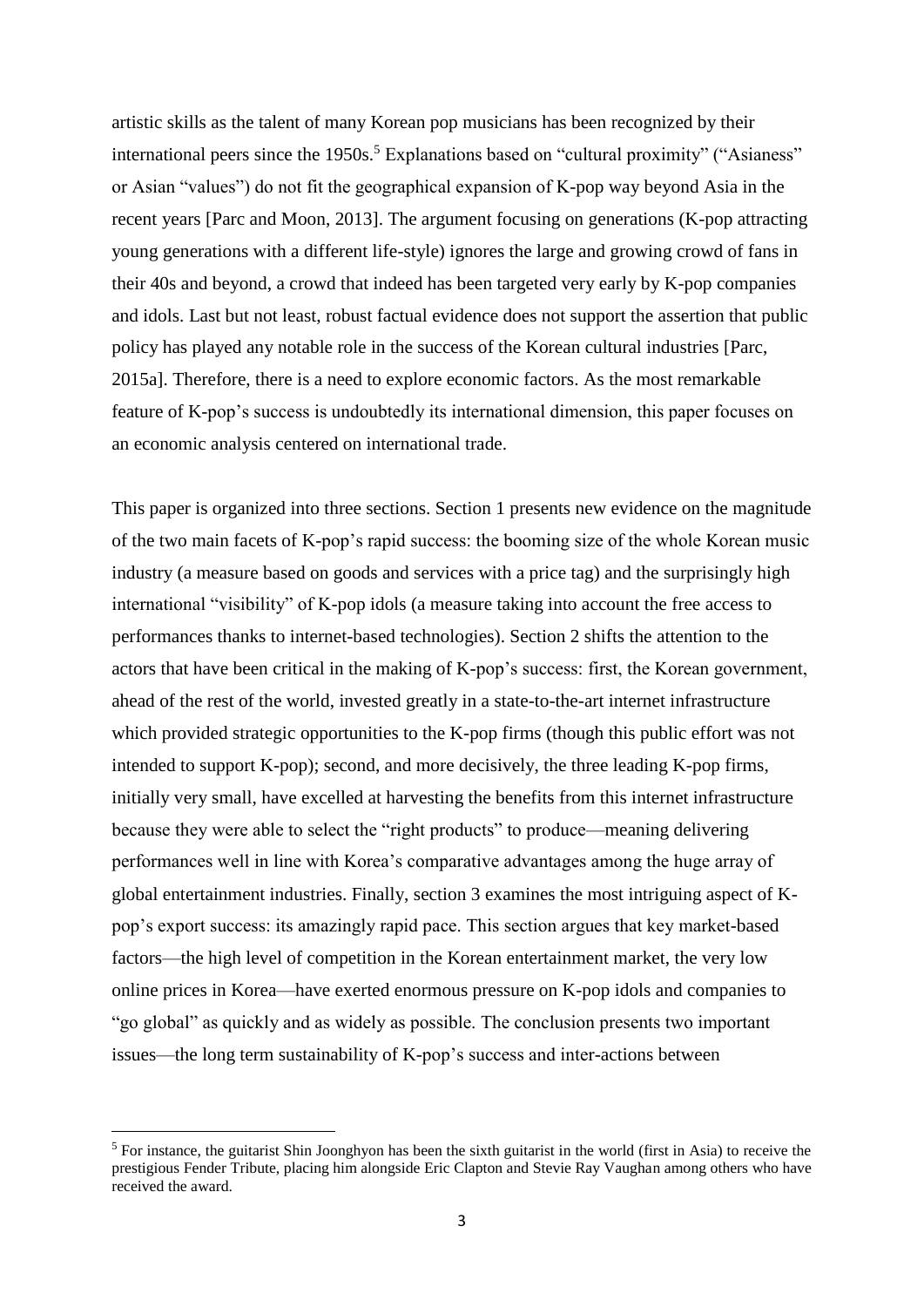commercial success and the cultural aspect of its "Koreanness"—that also deserve an economic analysis.

#### **Section 1. Measuring K-pop's Success**

This section shows first the impressive growth of the Korean domestic music industry as a whole during the last decade and its comparison with other countries. However by definition, an industry-based approach focuses exclusively on goods and services with a price tag. This presents a serious limitation in today's entertainment business where so many distribution channels exist with no price tags, such as YouTube or Naver. As a result, this section provides new evidence on the "visibility" of K-pop idols around the world in this highly important "price-free" sector. It concludes by drawing two preliminary lessons for public policy.

# The Korean music industry: booming and catching up

Table 1 presents the domestic sales, value added, exports and imports of the Korean "music industry". In what follows, the term Korean music industry covers both its K-pop idols segment (its highly visual variety centered on dancing boy or girl groups) and its non-K-pop segment (the variety of Korean popular music more centered on songs, ballads, etc.).

|                       | 2006   | 2007   | 2008   | 2009   | 2010   | 2011   | 2012   | 2013   |
|-----------------------|--------|--------|--------|--------|--------|--------|--------|--------|
| <b>Domestic sales</b> | 1224.6 | 1287.4 | 1195.1 | 1098.7 | 1387.7 | 2074.2 | 2205.3 | 2534.1 |
| <b>Value Added</b>    | 801.6  | 847.5  | 859.9  | 802.2  | 989.2  | 1442.8 | 1477.7 | 1557.1 |
| <b>Exports</b>        | 16.7   | 13.9   | 16.5   | 31.3   | 83.3   | 196.1  | 235.1  | 277.3  |
| <b>Imports</b>        | 8.3    | 9.8    | 11.5   | 11.9   | 10.3   | 12.5   | 13.0   | 13.0   |
| Exports/sales (%)     | 1.4    | 1.1    | 1.4    | 2.8    | 6.0    | 9.5    | 10.7   | 10.9   |
| Imports/sales (%)     | 0.7    | 0.8    | 1.0    | 1.1    | 0.7    | 0.6    | 0.6    | 0.5    |

**Table 1. The Korean music industry, million US dollars**

Source: MCST and KOCCA (2013; 2014). Note: These data include all music- related business (K-pop and non K-pop) except Karaoke sales.

The total sales and value added of the Korean music sector (K-pop and non K-pop) exhibit high annual average growth rates of roughly 11-12 percent over the period 2006-2013 [MCST and KOCCA 2013; 2014]. This is three times the annual average growth of the Korean GDP.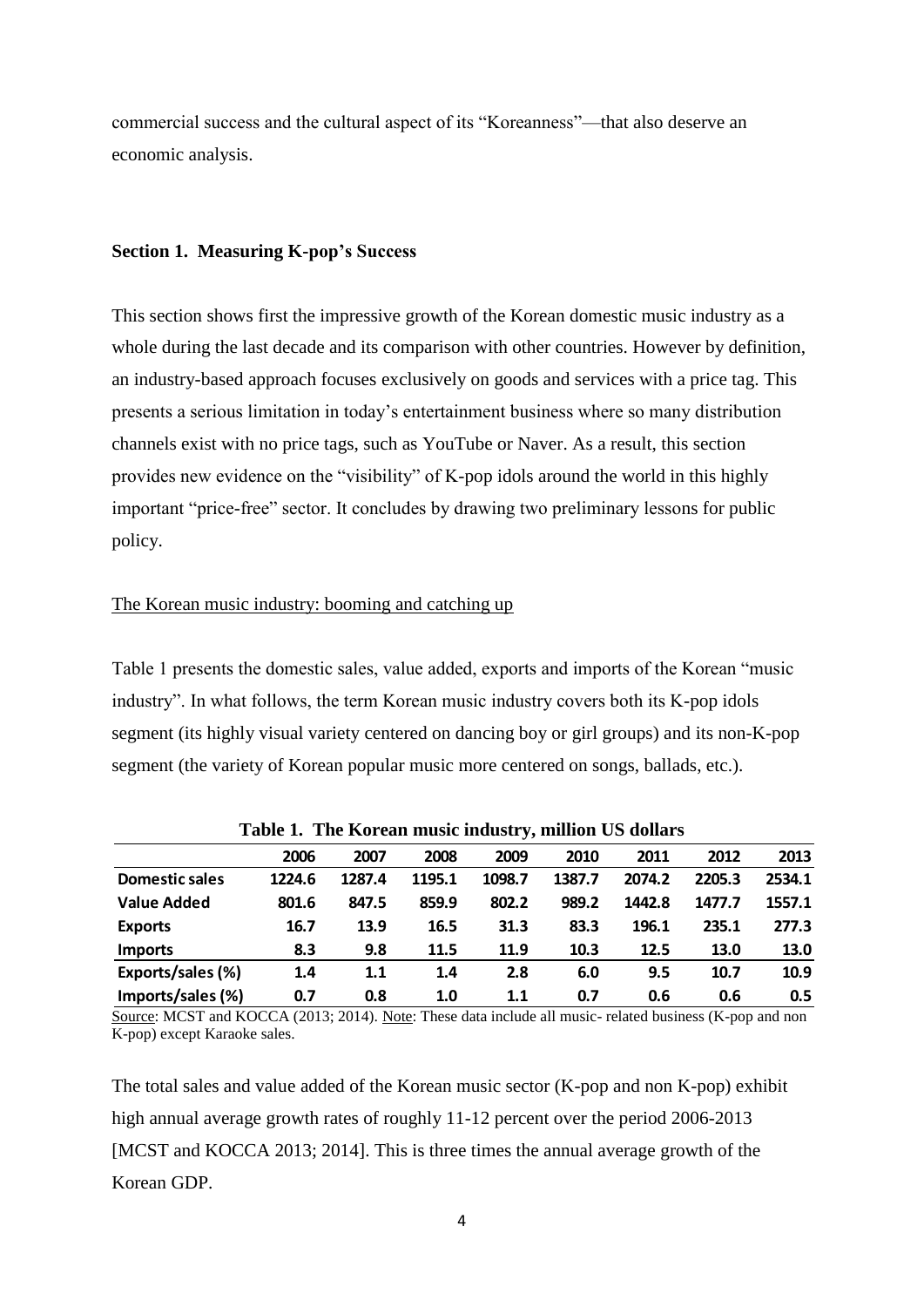This impressive growth may simply reflect a low initial basis. As a result, it is important to compare the size of the Korean music industry to its equivalents in the developed countries having broadly the same economic size than Korea, such as the large European countries. International comparisons are always difficult in such matters. Table 2 compares the size of the Korean and French music industries, as defined by the national accounts of the two countries (for "production and distribution of recorded music").<sup>6</sup> The small number of years covered in Table 2 (2009-2011) is not a severe problem since the bulk of the size change of the Korean music industry occurred precisely during this period (see Table 1).

Table 2 shows that the Korean music industry was roughly half the size of the French sector in 2009. In 2011, it was 86 percent of its French counterpart—the result of an average annual growth rate of 11-12 percent in Korea and 2 percent in France. Taking into account the stagnant French market and the continuing growth in Korea since 2011, the Korean music industry is almost certainly larger than the French one today.

|             | 2009   | 2010   | 2011   |
|-------------|--------|--------|--------|
| France      | 2078.9 | 2252.5 | 2409.5 |
| Korea       | 1098.7 | 1387.7 | 2074.2 |
| in % France | 52.8   | 61.6   | 86.1   |

1

**Table 2. A comparison of the Korean and French music industries, 2009-2011**

Sources: MCST and KOCCA (2013; 2014); INSEE (2016).

The growth of K-pop exports has been even more impressive than the sales growth: 17 times between 2006 and 2013—an average growth rate of 62 percent per year. There is a consensus that this boom has consisted almost entirely of the K-pop idols segment. Once again, it could be argued that this export growth is remarkable because the baseline was extremely low. However, two observations show the limits of this argument. First, the ratio of exports to sales has increased even though the denominator of the ratio (domestic sales) has so much increased itself. Second, a comparison with France is again instructive: current K-pop exports have roughly the same size than French exports of music which are estimated to 300 million of dollars in 2011 [INSEE 2016].

<sup>&</sup>lt;sup>6</sup> The small number of years involved is imposed by the French national accounts for two reasons. First, the methodology was slightly different before 2009. Second, such detailed information is not available for the years after 2011, except under the form of estimates.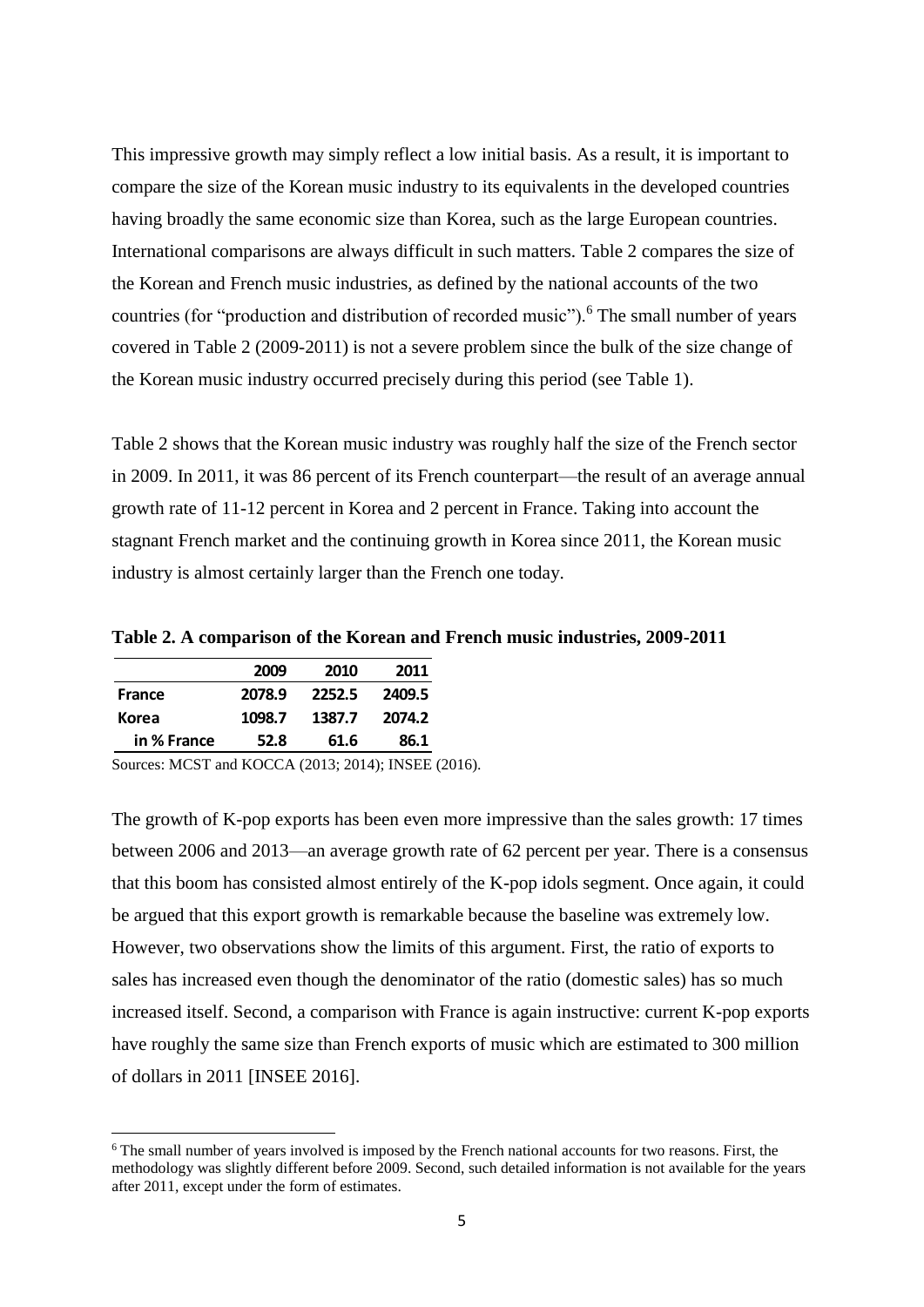Finally, to our knowledge there is no available systematic data on the last key aspect of the growth of the K-pop idols segment: the internationalization of its production process. It is very unfortunate because it did not take much time for the leading small K-pop companies to realize that they could not rely on a purely Korean production base if they really wanted to "go global". As a result, they have devoted many efforts to build their "global value chains" in a two-step sequence: they first hire Korean-Americans in their groups for reaching the "globalization" stage (late 1990s-early 2000s), and then they include performers from Thailand or China for targeting specific local markets (mid-2000s), a process called "glocalisation" [Oh 2013, Parc, 2015b].<sup>7</sup> This internationalization process has also been pursued for all the other crucial factors of production of K-pop: songwriters, choreographers, and designers.

# K-pop idols bands: an impressive visibility by world standard <sup>8</sup>

**.** 

Evidence at the level of the whole industry suffers from a severe limitation: it takes into account only goods and services with a price tag. Hence, it does not provide an accurate measure of the "visibility" of performers in a digital economy that produces many performances freely available all over the world. In such a context, an indicator such as the number of clicks on YouTube gives, despite its limitations, a much better sense of what is going on. It is also enlightening from a cultural perspective because free access to YouTube videos minimizes economic constraints, contrary to pricey CDs or DVDs, making by the same token the culture of a country much more accessible worldwide.

Table 3 shows the number of clicks for a few of the biggest hits from Korea, the United Kingdom/United States, Japan, and France. The result is striking: not only do the K-pop groups shine strongly when compared to French and Japanese performers, but they also fare well when compared to those superstars that perform in English.

<sup>&</sup>lt;sup>7</sup> In 2011, this "glocalisation" strategy was best illustrated by SM Entertainment's launch of EXO, a boy-band of 12 performers divided into two teams—one of Korean performers (EXO-K, K standing for Korean) and one of Chinese performers (EXO-M, M standing for Mandarin)—who perform sometimes together and other sometimes separately. There are unconfirmed rumors that K-pop firms have begun to look at Korean-Europeans. <sup>8</sup> This entire section relies on Messerlin [2015a].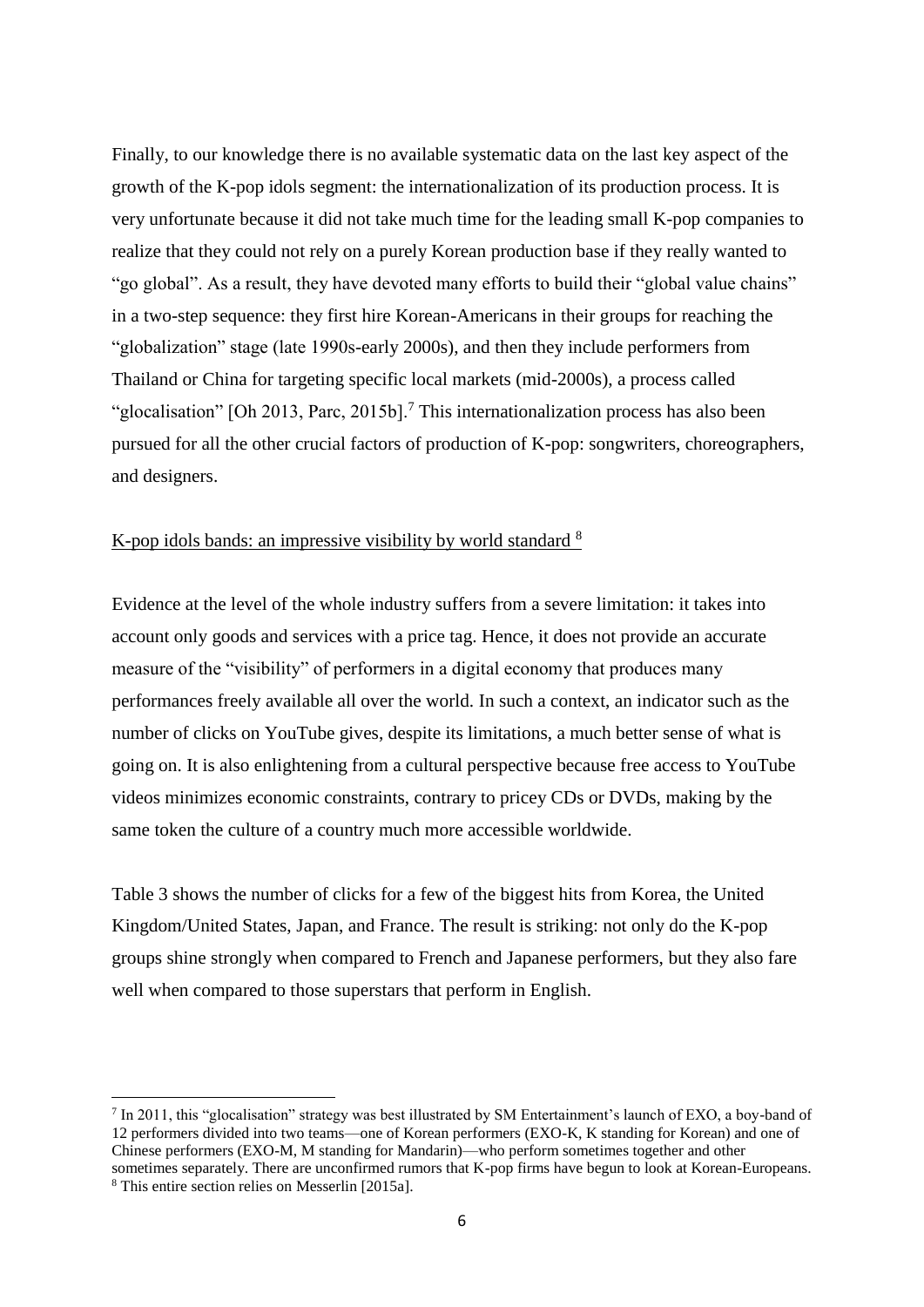|                         |      |                                                          | Clicks    | Native    | Clicks per |
|-------------------------|------|----------------------------------------------------------|-----------|-----------|------------|
| Performers              | Year | <b>Titles</b>                                            | YouTube   | speakers  | native     |
|                         |      |                                                          | (million) | (million) | speaker    |
| Mega-hits               |      |                                                          |           |           |            |
| Psy                     | 2012 | Gangnam style                                            | 2463      | 56        | 43.98      |
| Justin Bieber           | 2010 | <b>Baby</b>                                              | 1247      | 360       | 3.46       |
| Stromae                 | 2013 | Papaouti                                                 | 308       | 74        | 4.16       |
| <b>UK/USA</b>           |      |                                                          |           |           |            |
| Adele                   | 2010 | Rolling in the deep                                      | 765       | 360       | 2.13       |
| Adele                   | 2015 | Hello                                                    | 545       | 360       | 1.51       |
| Justin Bieber           | 2015 | What do you mean                                         | 380       | 360       | 1.06       |
| Justin Bieber           | 2015 | Sorry                                                    | 230       | 360       | 0.64       |
| <b>Total</b>            |      |                                                          | 1920      | 1440      | 1.33       |
| Korea                   |      |                                                          |           |           |            |
| BigBang                 | 2012 | <b>Fantastic Baby</b>                                    | 187       | 56        | 3.34       |
| BigBang                 | 2015 | BangBangBang                                             | 83        | 56        | 1.48       |
| 2NE1                    | 2011 | I am the best                                            | 138       | 56        | 2.46       |
| <b>Girls Generation</b> | 2011 | The Boys                                                 | 129       | 56        | 2.30       |
| <b>Girls Generation</b> | 2013 | I got a boy                                              | 148       | 56        | 2.64       |
| <b>Girls Generation</b> | 2015 | Party                                                    | 47        | 56        | 0.84       |
| Total                   |      |                                                          | 732       | 336       | 2.18       |
| France                  |      |                                                          |           |           |            |
|                         |      | Music benefiting from the French radio-quotas policy     |           |           |            |
| Johnny Hallyday         | 2007 | Je te promets                                            | 10        | 74        | 0.13       |
| Mylene Farmer           | 2010 | Oui mais non                                             | $\tau$    | 74        | 0.09       |
| Stromae                 | 2013 | Formidable                                               | 131       | 74        | 1.77       |
|                         |      | Music not benefiting from the French radio-quotas policy |           |           |            |
| Daft Punk               | 2013 | Get lucky                                                | 237       | 360       | 0.66       |
| David Guetta            | 2014 | Dangerous                                                | 105       | 360       | 0.29       |
| Japan                   |      |                                                          |           |           |            |
| AKB48                   | 2010 | <b>Heavy Rotation</b>                                    | 121       | 125       | 0.97       |
| Exile                   | 2014 | 24 World                                                 | 12        | 125       | 0.09       |
| E-girls                 | 2015 | Anniversary!                                             | 11        | 125       | 0.09       |

#### **Table 3. Pop-Music Visibility in a Digital World: Selected Biggest Hits**

Source: Messerlin (2015a) based on YouTube sites, as of December 6, 2015.

The mere number of clicks on YouTube videos still misses a key factor for developing a good sense of the visibility of the performers. Despite its international nature, pop-music still possesses domestic roots. The most important of which is language. This dimension can be taken into account by defining the "natural" audience of a song as the number of nativespeakers of the language of the song. It has the additional advantage of reflecting some broad economic factors related to the supply side of the music industry, such as the size of the domestic markets and the intensity of competition among firms.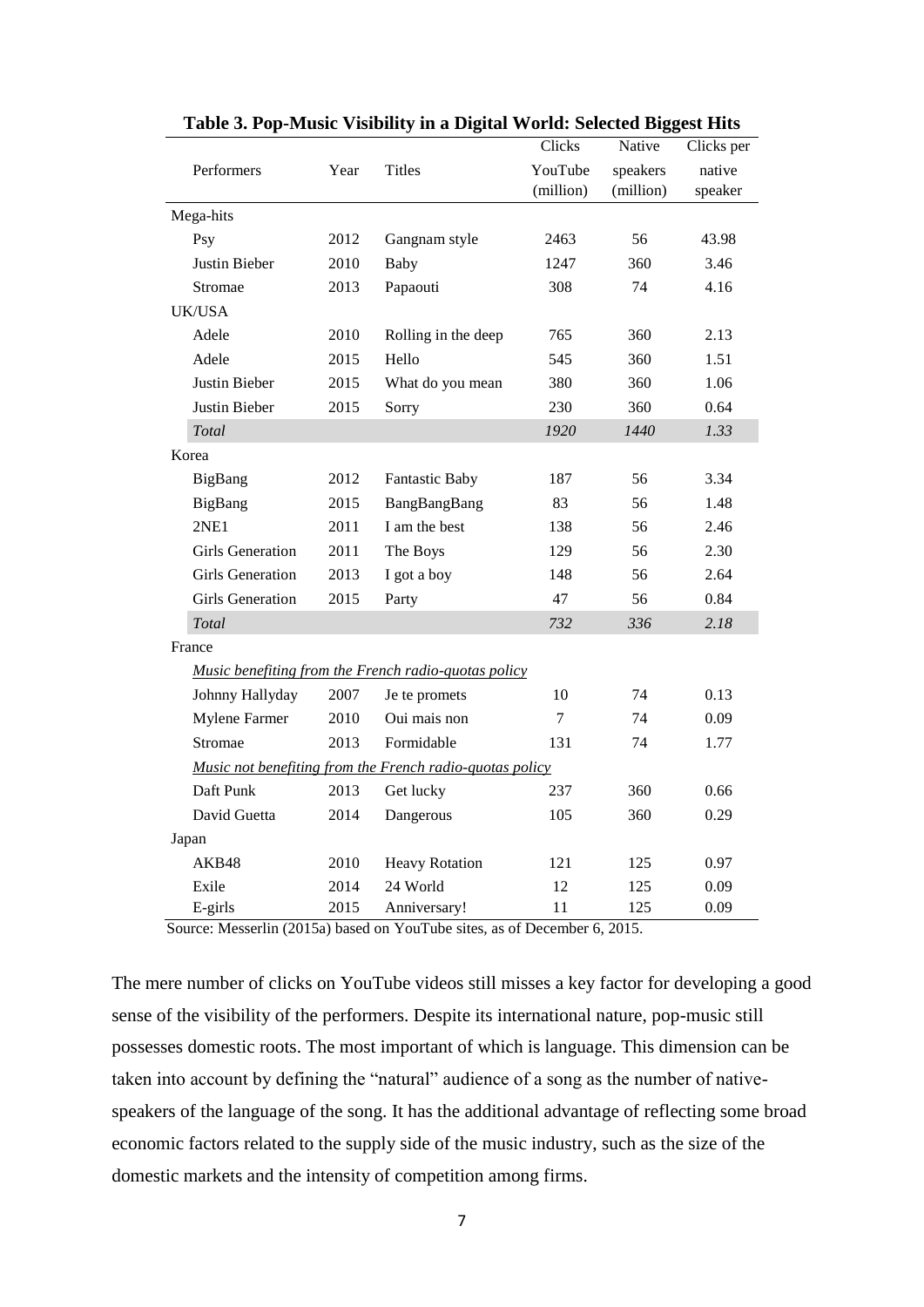The "visibility ratio"—the number of clicks divided by the number of native speakers- reveals an even more surprising result: K-pop groups have on average a 60 percent higher visibility ratio than English-language performers.<sup>9</sup> This result deserves two questions before being fully accepted.

First, could this result simply reflect the fact that Korean consumers are more prone to using the internet than consumers in the other countries listed in Table 3 because they have had longer exposure to a more efficient internet infrastructure? The answer is no. The data in Table 3 was collected in December 2015, and covers a period lasting from 2010 to 2015. The "first-mover" strategic advantage that Korea enjoyed in the early 2000s was much smaller by the early 2010s. Indeed, adjusting the visibility ratios shown in Table 3 by the current ICT Development Index (published by the International Telecommunication Union) of the countries listed would only reduce the gap from 60 to roughly 55 percent.

Second, could this result simply reflect the fact that Korean consumers are biased towards their national idols? Table 4 suggests a negative answer. It is based on a multi-country database of clicks on K-pop videos on YouTube collected during the year 2011 [Seo 2012]. This period of observation has the advantage of not being distorted by the turbulences created by "*Gangnam Style*" (released only in July 2012) and by the curiosity in the world about Kpop following this success. In other words, it assesses K-pop international visibility at a still relatively low ebb, meaning that Table 4 is likely to over-estimate Korea's weight in the world. However despite this potential bias, no less than five countries exhibit "click indexes" higher than Korea's index (click indexes are the number of clicks per inhabitant in a given country relative to the number of clicks in Korea which is set at 100).

This surprising low ranking of Korea suggests several remarks. Focusing on Korea, it reflects the fact that many Koreans are not interested in the K-pop "idols" segment, but rather in the other segment of the Korean pop music, much more focused on songs than on dance. Focusing on the rest of the world, Table 4 provides several insights. First, it shows how attractive K-pop is among countries of Chinese culture. Second, it lists some unexpected countries with no cultural ties with Korea: Saudi Arabia, Chile or Peru. Third, it shows that

**.** 

<sup>9</sup> For Korea, native speakers exclude North Koreans who have very limited access to the Internet.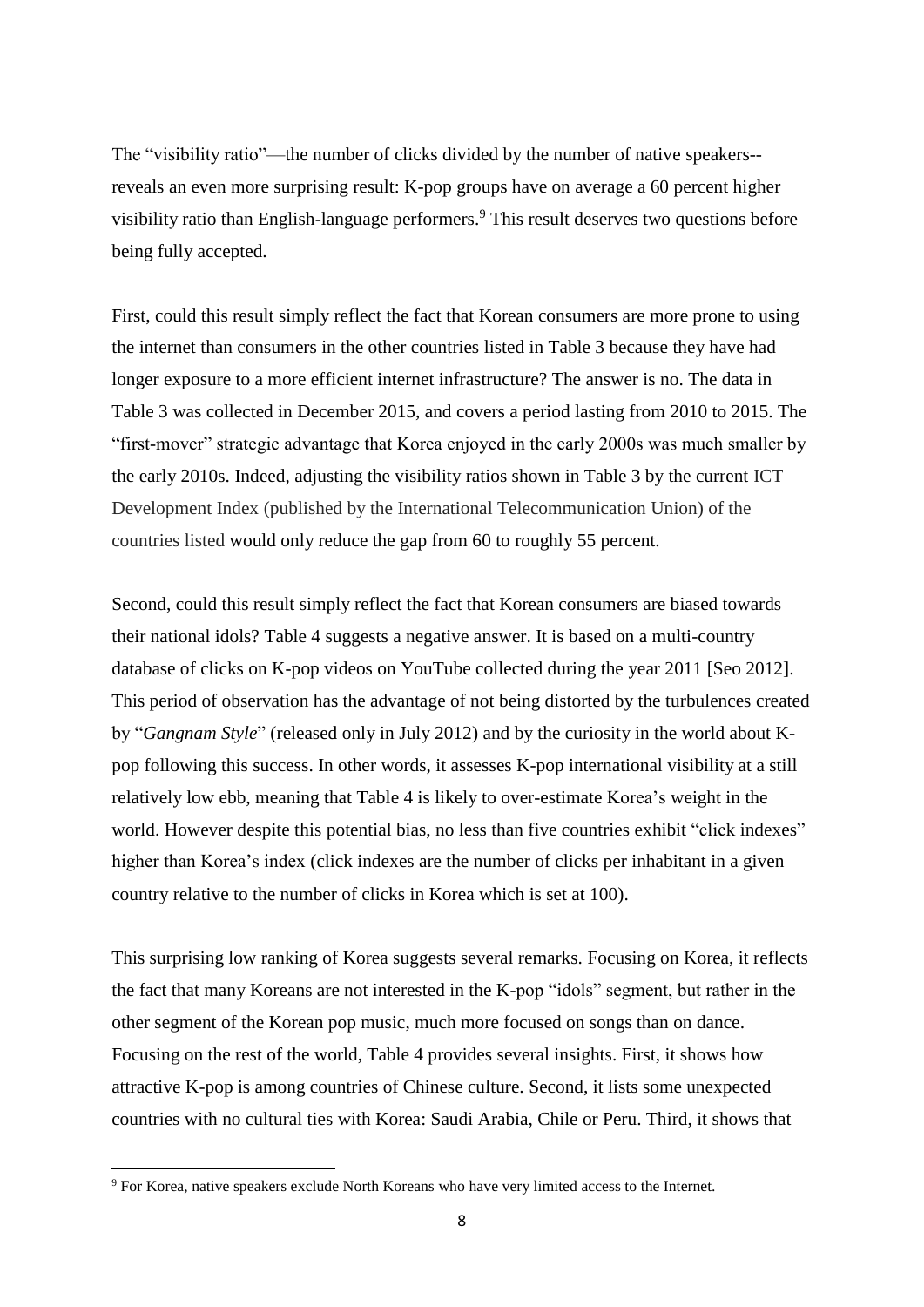the Japanese share in K-pop performances with no price tag (21 percent in Table 4) is much smaller than the Japanese dominant share in K-pop exports with a price tag (70-80 percent, see Table 6 below). This result is interesting in two respects: it underlines the very wide coverage of K-pop in the world, and at the same time it reflects the Japanese strong bias in favor of buying CDs and DVDs (a feature that makes the Japanese market so important for K-pop financial results). Finally, there are good reasons to believe that all these observations would be stronger if data on China Mainland were available (their absence under-estimates the K-pop outreach outside Korea). In short, Table 4 stresses the robustness of Table 3 results.

| <b>Countries</b>   |           | Nbr of clicks Click index [a] | <b>Countries</b>   |           | Nbr of clicks Click index [a] |
|--------------------|-----------|-------------------------------|--------------------|-----------|-------------------------------|
|                    | (million) | (Korea=100)                   |                    | (million) | (Korea=100)                   |
| <b>Singapore</b>   | 68.5      | 397                           | Saudi Arabia       | 42.7      | 46.3                          |
| <b>Hong Kong</b>   | 76.9      | 336                           | Canada             | 46.5      | 41.7                          |
| Taiwan             | 189.0     | 260                           | Australia          | 27.1      | 36.6                          |
| <b>Thailand</b>    | 224.8     | 107                           | Peru               | 25.5      | 26.4                          |
| Japan              | 423.7     | 106                           | <b>Chile</b>       | 13.8      | 24.7                          |
| <b>Korea</b>       | 155.3     | 100                           | <b>USA</b>         | 240.7     | 23.8                          |
| <b>Malaysia</b>    | 90.7      | 96                            | <b>France</b>      | 26.6      | 13.1                          |
| Vietnam            | 177.4     | 61                            | <b>Britain</b>     | 22.7      | 11.4                          |
|                    |           |                               | <b>Mexico</b>      | 34.2      | 8.9                           |
| <b>Philippines</b> | 74.3      | 24                            | Germany            | 20.1      | 7.8                           |
| Indonesia          | 81.1      | 10                            | <b>Brazil</b>      | 21.1      | 3.3                           |
| East Asia [a]      | 1406.4    | 111                           | <b>Total above</b> | 521.1     | 16.7                          |

**Table 4. The wide geographical distribution of K-pop visibility, 2011**

Notes: [a] The "click index" of a country is the number of clicks per inhabitant in the country relative to the number of clicks in Korea which is set at 100. [b] Excluding Philippines and Indonesia. Source: Seo 2012 for the number of clicks, UN data for population.

To conclude, the high visibility ratios of K-pop idols in Table 3 reveals how well K-pop firms have been able to go global: they reflect a better (in relative terms) outreach to non-Koreanspeaking markets than is the case for English-speaking titles in non-English-speaking markets. Indeed, this result echoes the booming K-pop exports as measured in Table 1.

This is an amazing result for a K-pop industry that only fifteen years ago was struggling for its survival and secured its niche only a decade or so ago. Moreover, this result goes far beyond a narrow economic perspective: K-pop firms and idols have been able to attract the wide attention from the world that the Korean culture, largely unknown two decades ago, is enjoying nowadays. By the same token, it illustrates the fact that global success in cultural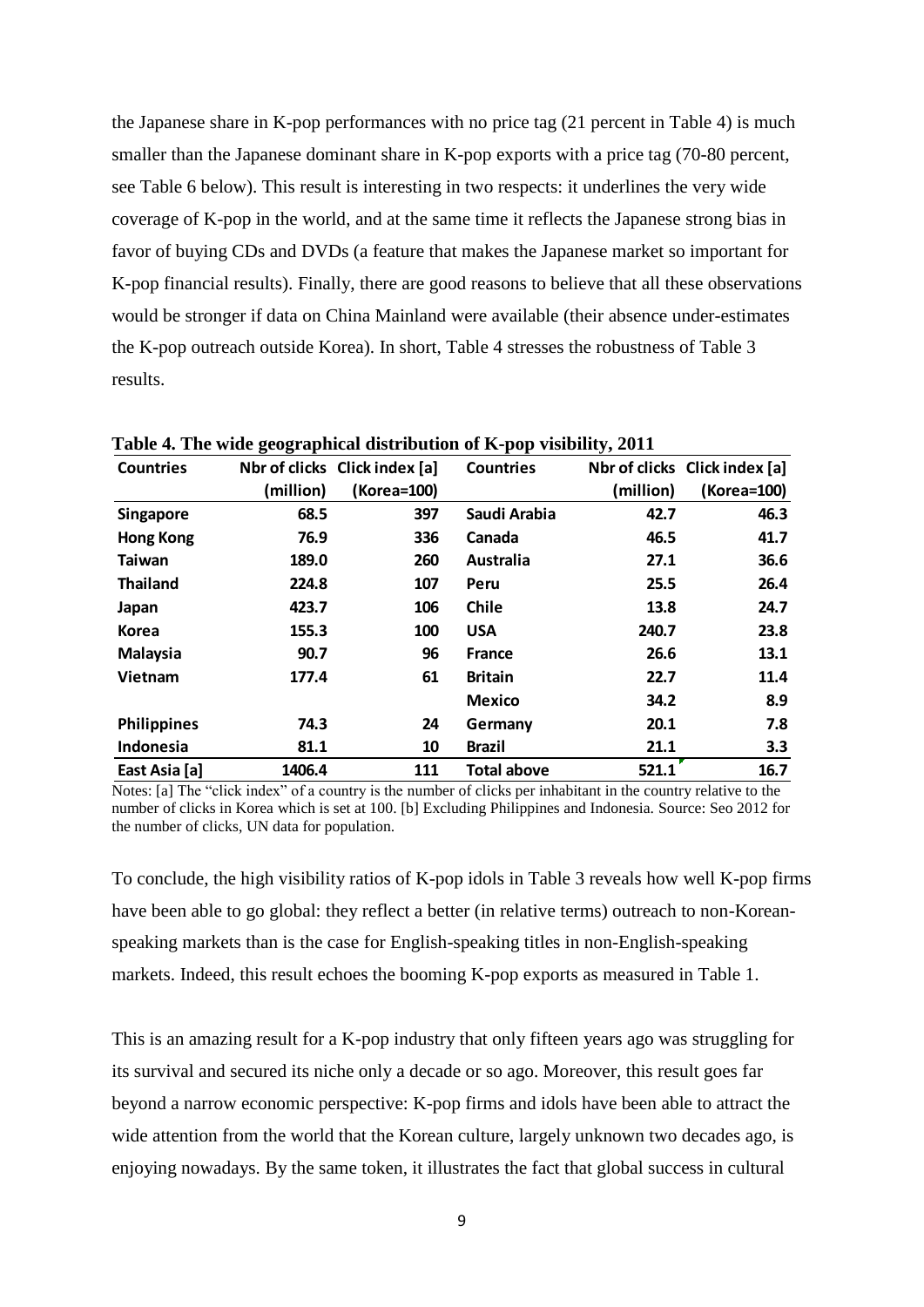matters can happen even if the country is relatively small and initially "at the periphery" of the world cultural industry.

#### Preliminary lessons for public policy

1

This result presents also with two important implications in terms of public policies. First, it strongly suggests that innovative business strategies are what counts most. All the K-pop performers listed in Table 3 (including Psy) are associated with two small Korean entertainment firms (SM and YG, see below). These firms had very limited assets and industrial networks when they started two decades ago, have received no notable support from the government, but have made the "right" choice in terms of the type of performances to produce, as underlined in section 2.

Second, comparing K-pop, French and Japanese visibility ratios shows how "protective" policies are inefficient and costly—including for their alleged beneficiaries. Since 1996, France has imposed increasingly tight "radio-quotas" that reserve a percentage (40 percent) of prime-time radio broadcasting programs to French-speaking songs. The very low visibility ratios of the best hits of the top French stars (such as Johnny Hallyday or Mylène Farmer) strongly suggest that French "radio-quotas" have induced French performers to stay confined to the French music market—cozy but increasingly smaller by global standards. In other words, a protective public policy may hurt not only listeners, but also the performers that it is supposed to support, as has also been observed in the French film industry (Messerlin 2014).

By contrast, French performers, such as Daft Punk or David Guetta, who decided to perform in English (hence have been excluded from prime time radio-quotas in France) confirm that what counts are innovative business strategies: not only do their visibility ratios fare very well by international standards, $10$  but, ironically, they enjoy the fame of conveying the "French touch" around the world. An interesting case is Stromae, a Rwandan-Belgian artist who sings in French. He enjoys a much higher visibility ratio than other French-singing performers, partly because his original style has attracted attention from non-French speaking

<sup>&</sup>lt;sup>10</sup> Note that Table 1 measures the visibility ratios of these performers on the basis of the language of their songs, not of their native language. This basis seems the most accurate, even if it may have to some extent an underestimating bias.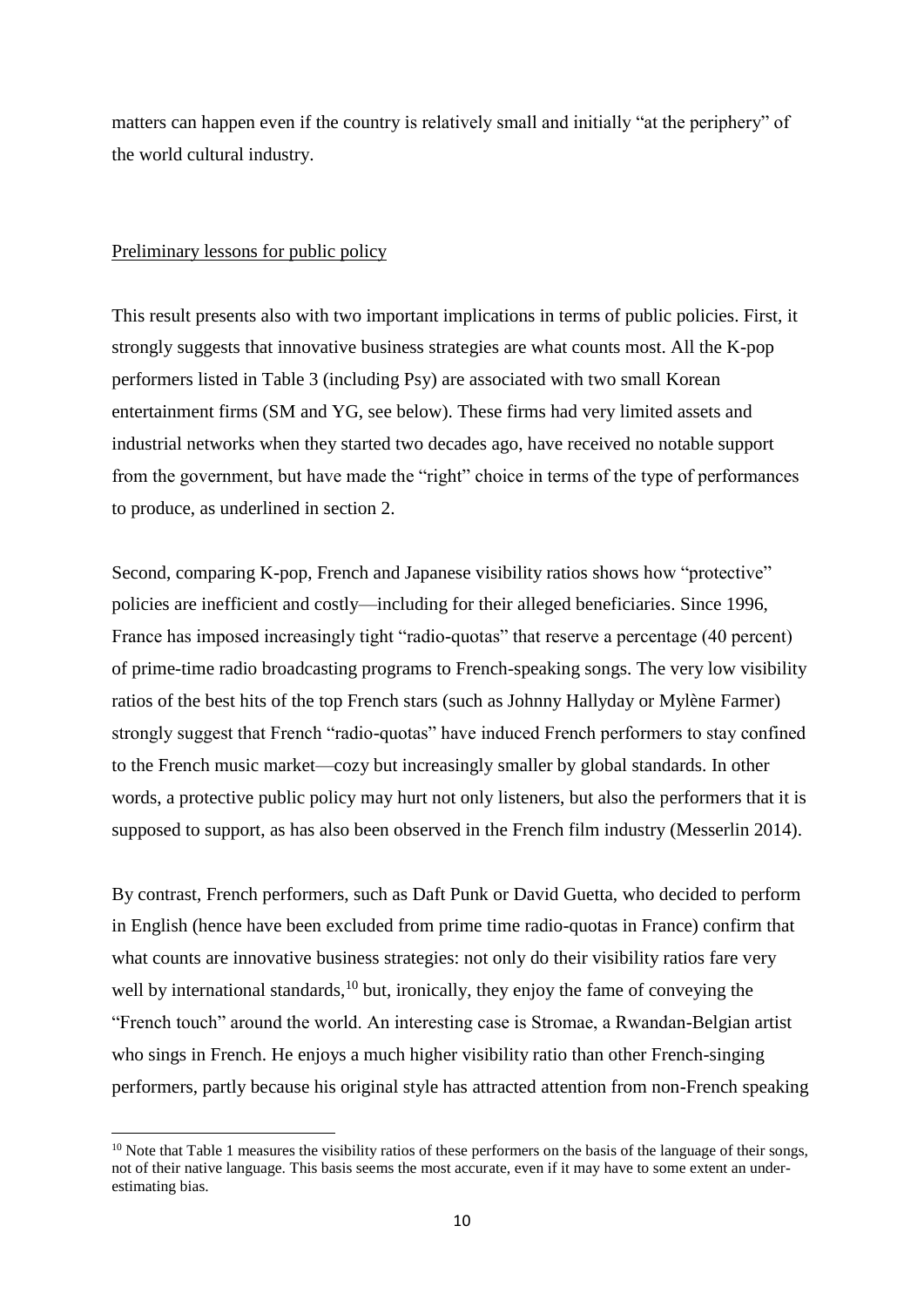audiences, notably in Sub-Saharan Africa. However, the huge gap between the visibility ratio of Stromae's and Psy's mega-hits is interesting to note: it is very likely to reflect the much higher visual-intensity of Psy's performance than that of Stromae's.

Japanese (sometimes very) low visibility ratios are not directly related to "protective" direct public intervention *à la française*. Rather they reflect restrictive private practices, in particular Japan's overly strict copyright regulations which has gone hand in hand with increasingly outdated business practices that are focused on DVDs and offline sales.

Korean policies tend to be friendlier to consumers and at the same time to innovative producers than protective public policies or restrictive private practices. However, what characterizes them the most is that they are much more hostile to rent-seekers than their European or Japanese counterparts. Copyrights offer a good illustration of this last point. Korean copyright regulations have a much "better balance" between authors, publishers or labels, and readers or listeners than the stringent regulations enforced in the U.S. or in Europe. For instance, they impose a duration of only 50 years (compared to between 70 and 110 years) and they have no provision for imposing a private copy regime [Parc, Messerlin and Moon 2016]. Hence, they do not generate the excessive rents for performers that such long duration and private copy regime nurtures. As a result, they spur future creativity more than they reward past achievements.

### **Section 2. Private strategies exploiting public infrastructure**

The success of K-pop has been driven by two actors. The Korean government has developed an internet infrastructure way ahead of the rest of the world and was much more ambitious in terms of size and the use of advanced technology. This program did not have in mind the Kpop industry which was insignificant at the time that the internet infrastructure project was launched in the late 1990s. However, the K-pop firms were able to exploit the strategic advantage of this infrastructure through one key reason: they have made the "right" choice in the type of performances to produce by being careful to comply with Korea's comparative advantages in the world entertainment sector. Of course, this "right" choice would not have been as successful as it is today without the early development of Korea's internet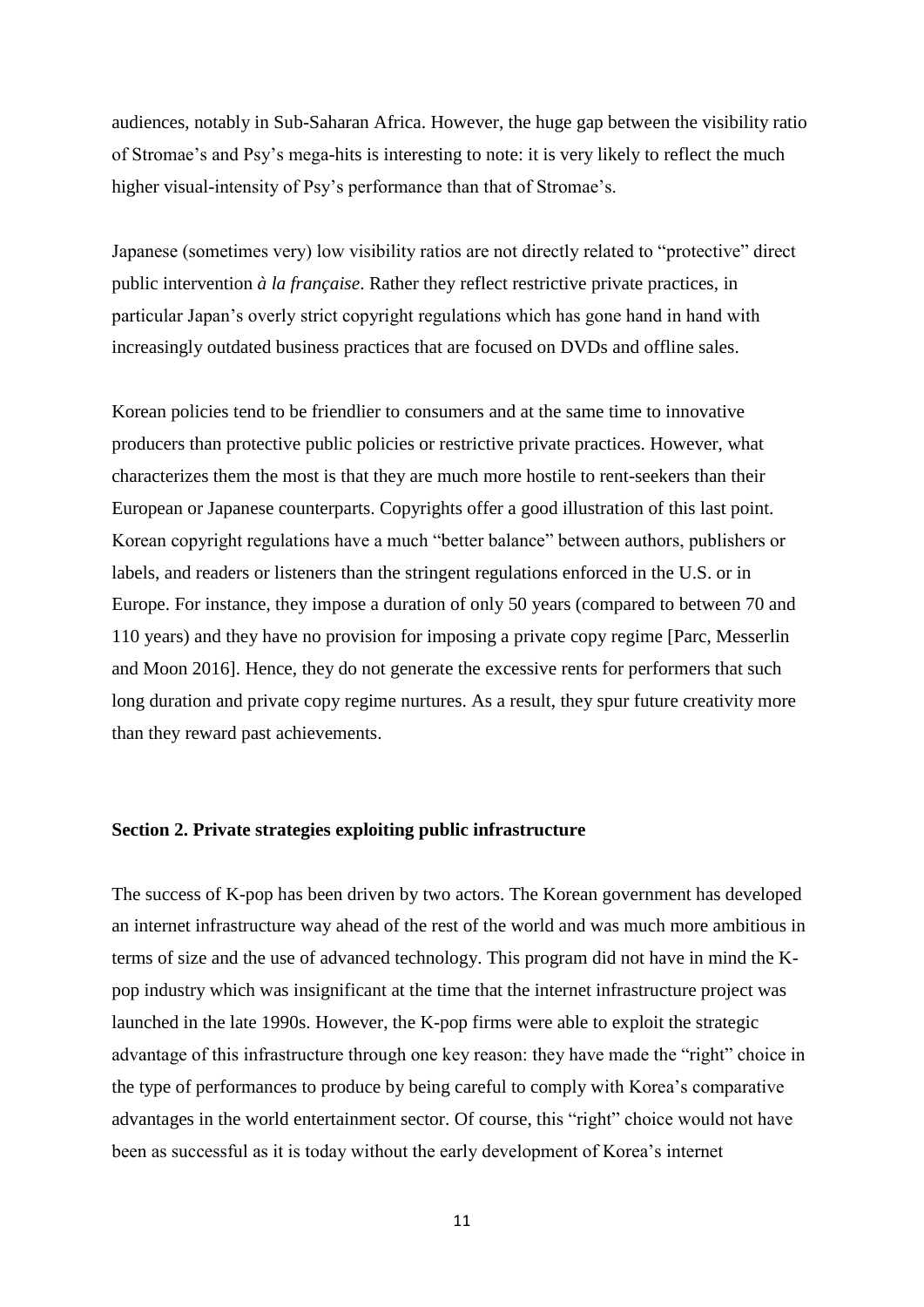infrastructure; yet at the same time, this infrastructure would have been insignificant for the K-pop industry had it not have made the "right" choice in terms of production.

### The online strategy of K-pop firms: earlier, faster, and deeper

Parc [2015b] provides a thorough analysis showing how Korean music companies have been the first in the world to fully realize the potential of the new internet technologies for the distribution and marketing of K-pop performances. Korean firms have moved much quicker than Western-pop companies to exploit online strategies for several reasons. First, Korean electronics companies have become leaders in internet-related hardware, making the small Kpop companies more aware, and much more quickly, of the latest and future technological opportunities than their competitors in other OECD countries.<sup>11</sup> Second, Korea was the most wired OECD country until 2004 (twice more than its immediate follower) and is still among the top 4 since 2010 [OECD, various years]. Third, contrary to the Japanese entertainment companies, the small K-pop businesses were not running plants producing CDs or DVDs, hence they had no vested interests in sticking to this technology. Fourth, the new internetbased technologies with their smaller requirements in terms of investment and their lower entry costs were much friendlier to small businesses like the leading K-pop companies (see below) than the technologies prevailing in the late 1990s.

Last but not least, the 1997-1998 Asian financial crisis hit the Korean economy at the same time as the rapid emergence of new technologies by Korean producers of information goods and services. This huge macroeconomic shock triggered a decline in the CD market much earlier and made it much more dramatic in Korea than in any other industrial country. For instance, CD sales in Korea fell from index 100 (1997, the peak year in Korea) to 85 (1998) to 69 (2002). For comparison sake, the CD sales in the United States reached their peak in 2000, and fell to the index 69 in 2007.

Table 5 shows how, as a result of all these forces, the online sale market has emerged much earlier and faster in Korea, and how it is still much more developed in Korea than in the other major OECD countries. The online sales share in the five other countries in 2012 was roughly

**<sup>.</sup>** <sup>11</sup> The K-pop wave has benefited from the direct role of some members of the Samsung family [Russell 2008; Lee, 2009].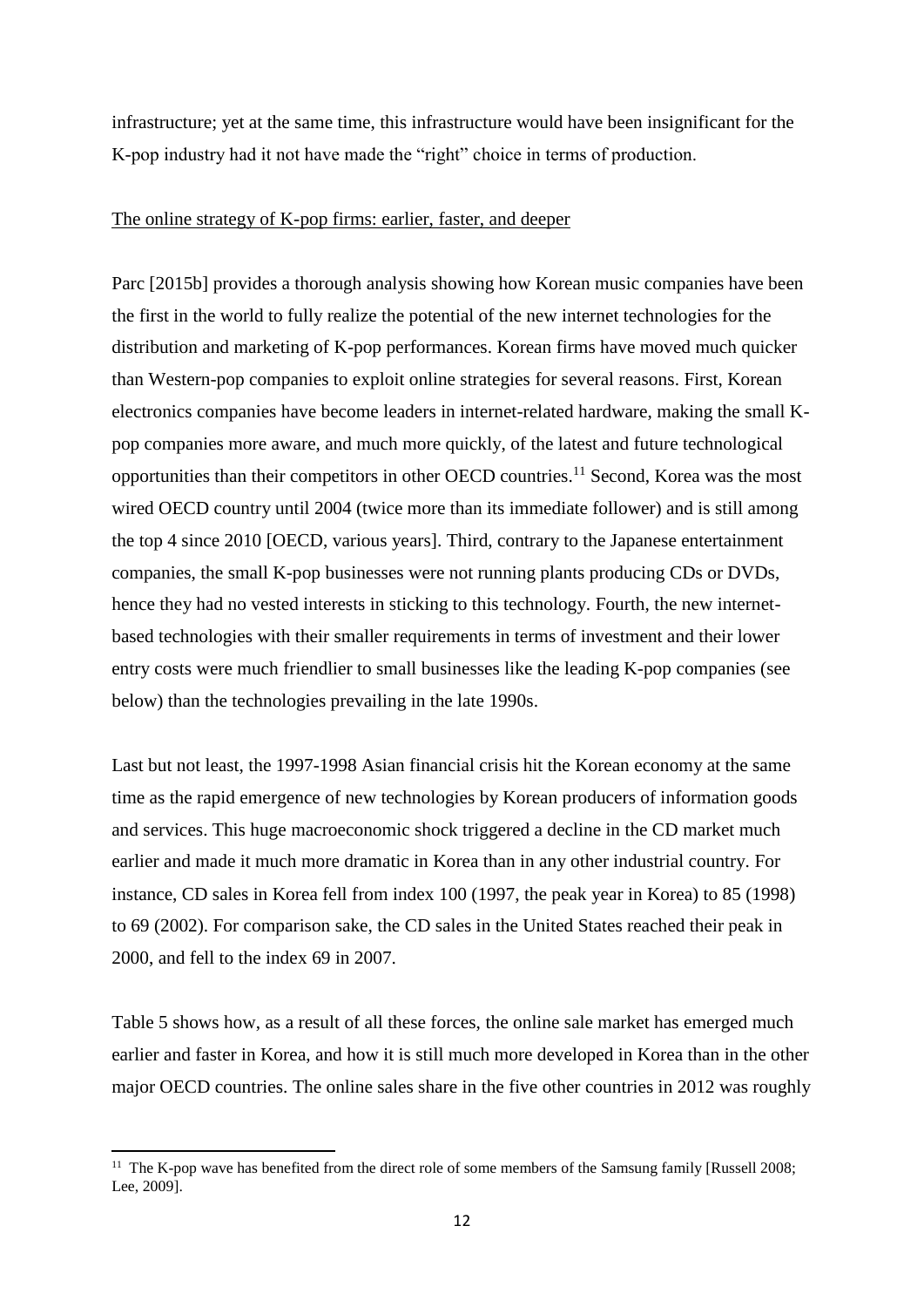the equivalent of the Korean share in the early 2000s, reflecting a lag of almost a decade. In 2012, the value (in US dollar) of online sales in Korea is still 1.5 times larger than the value of online sales in the United States—despite the fact that the US music market is globally almost six times larger than Korea's. In value terms, the Korean online market in 2012 is still three times larger than the German or French markets.

|                         | Share in total sales (in %) |      |      |      |      |      |      | Value |      |
|-------------------------|-----------------------------|------|------|------|------|------|------|-------|------|
|                         | 2006                        | 2007 | 2008 | 2009 | 2010 | 2011 | 2012 | Lag   | 2012 |
|                         |                             |      |      |      |      |      |      | [a]   | [b]  |
| A. Online sales         |                             |      |      |      |      |      |      |       |      |
| <b>Korea</b>            | 80.7                        | 84.4 | 86.7 | 87.7 | 88.4 | 87.6 | 87.6 | --    | 952  |
| <b>USA</b>              | 15.9                        | 24.8 | 33.6 | 39.5 | 44.9 | 51.1 | 56.9 | 9     | 3610 |
| Japan                   | 11.6                        | 16.2 | 20.0 | 22.3 | 23.3 | 25.0 | 27.1 | 10    | 1182 |
| <b>Britain</b>          | 5.1                         | 10.1 | 18.1 | 25.6 | 31.4 | 38.5 | 46.2 | 9     | 927  |
| Germany                 | 4.6                         | 5.6  | 6.6  | 9.0  | 12.0 | 14.8 | 18.5 | 11    | 368  |
| <b>France</b>           | 7.0                         | 10.0 | 17.7 | 18.2 | 21.8 | 26.5 | 31.3 | 10    | 311  |
| <b>B. Offline sales</b> |                             |      |      |      |      |      |      |       |      |
| Korea                   | 19.3                        | 15.6 | 13.3 | 12.3 | 11.6 | 12.4 | 12.4 | --    | 135  |
| <b>USA</b>              | 84.1                        | 75.2 | 66.4 | 60.5 | 55.1 | 48.9 | 43.1 | 9     | 2732 |
| Japan                   | 88.4                        | 83.8 | 80.0 | 77.7 | 76.7 | 75.0 | 72.9 | 10    | 3182 |
| <b>Britain</b>          | 94.9                        | 89.9 | 81.9 | 74.4 | 68.6 | 61.5 | 53.8 | 9     | 1081 |
| Germany                 | 95.4                        | 94.4 | 93.4 | 91.0 | 88.0 | 85.2 | 81.5 | 11    | 1623 |
| <b>France</b>           | 93.0                        | 90.0 | 82.3 | 81.8 | 78.2 | 73.5 | 68.7 | 10    | 682  |

**Table 5. Share of online sales in total domestic music sales, selected countries**

Notes: Online sales: download, streaming, mobile service, etc. through online distributional channels. (Offline sales: albums, CDs, DVD, VHS, LP, cassette tapes, etc.). Sources: MCST and KOCCA (2013; 2014).

## K-pop firms strategies

The key role of the small entertainment companies in the success of K-pop has already been emphasized by the literature (Shin and Kim 2013). But what is missing is the main reason for such a key role. Messerlin (2015b) argues that these leading companies have been able to play such a role because they made the "right" choice in selecting the type of performances to produce—meaning that they have first discovered and then exploited Korea's existing comparative advantages among the vast array of global entertainment activities. They have progressively realized that they should focus on delivering visual-intensive performances more stress on dancing than on singing—because they could rely upon Korea's excellence in dancing which was stronger than its excellence in singing, and because visual-intensive performances was a forgotten niche market among entertainment industries in the 2000s.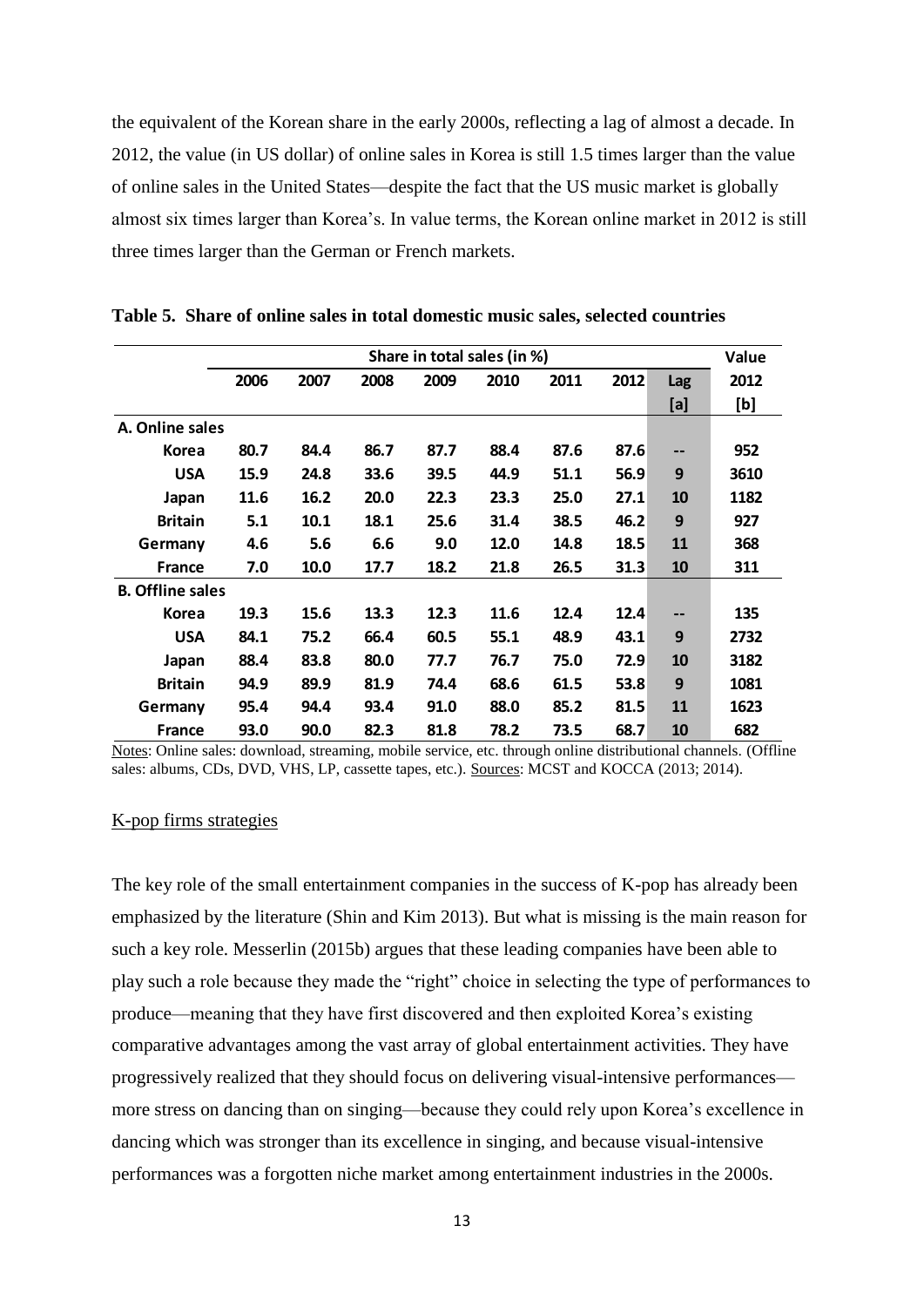Embracing so forcefully Korea's internet infrastructure would have been useless if the K-pop firms had not made this critical strategic choice—simply because efficient internet-based distribution cannot transform inadequate production choices into profitable operations. This choice happens to be all the more appropriate because internet technologies have made possible the permanent "visuality" of the visual-intensive entertainment activities via web portals (Naver, Daum, YouTube, Youku, and others.) thanks to ubiquitous portable screens like smart phones and tablets [Lee, 2009] and because they have flourished among a host of "social networks" [Jung and Shin 2014].

That being said, there are notable differences among the strategies followed by the three leading K-pop idols firms.<sup>12</sup> Before looking at these differences, Table 6 shows that the three K-pop companies share one common feature: they have very few (to say the least) economic features similar to the large Western majors, such as Universal or Sony. Compared to these organizations, the K-pop companies are small, in terms of revenues as well as in the number of employees. As a result, they have often been short of capital throughout most of the years covered by this paper—even if they are now traded on the Seoul Stock Exchange. It is only recently that one of them, YG, can now count on having the world's largest luxury firm LVMH as one of its investors.

All the other features presented in Table 6 underline how diverse the three strategies, and their results, have been. First, the revenue per employee (a crude proxy for productivity) is three times higher for YG than for SM (see Table 6). The main markets and operations are also very different: (i) the core business for YG and SM is still mostly centered on Korea, (ii) YG and SM continue to focus on the Japanese market which could present a risk in the event of political tensions between Korea and Japan, and (iii) a very different breakdown of operations exists among the companies, between CDs and online sales and other revenues (from concerts, TV-shows, advertising, and other areas.). Finally, it would be interesting to

**.** 

 $12$  Of course, the success of these three companies has attracted new ones in the sector, as will be outlined in section 3 below. Some of these entrants are offshoots of the three leading companies: they have been founded by former or active K-pop stars, such as Rain Entertainment (2007) or C-JES (2009), who were trained in one of the three leading companies. Most of these offshoots have a size similar to YG or JYP. However, a few subsidiaries of the huge Korean conglomerates or *chaebols* have entered the K-pop market, the best illustration being CJ E&M (Core Content). Founded in 1996, it is a subsidiary of the CJ Group, formerly a branch of Samsung, which operates a diverse range of activities from food products to home shopping. But, the three small K-pop companies are still considered as the leaders.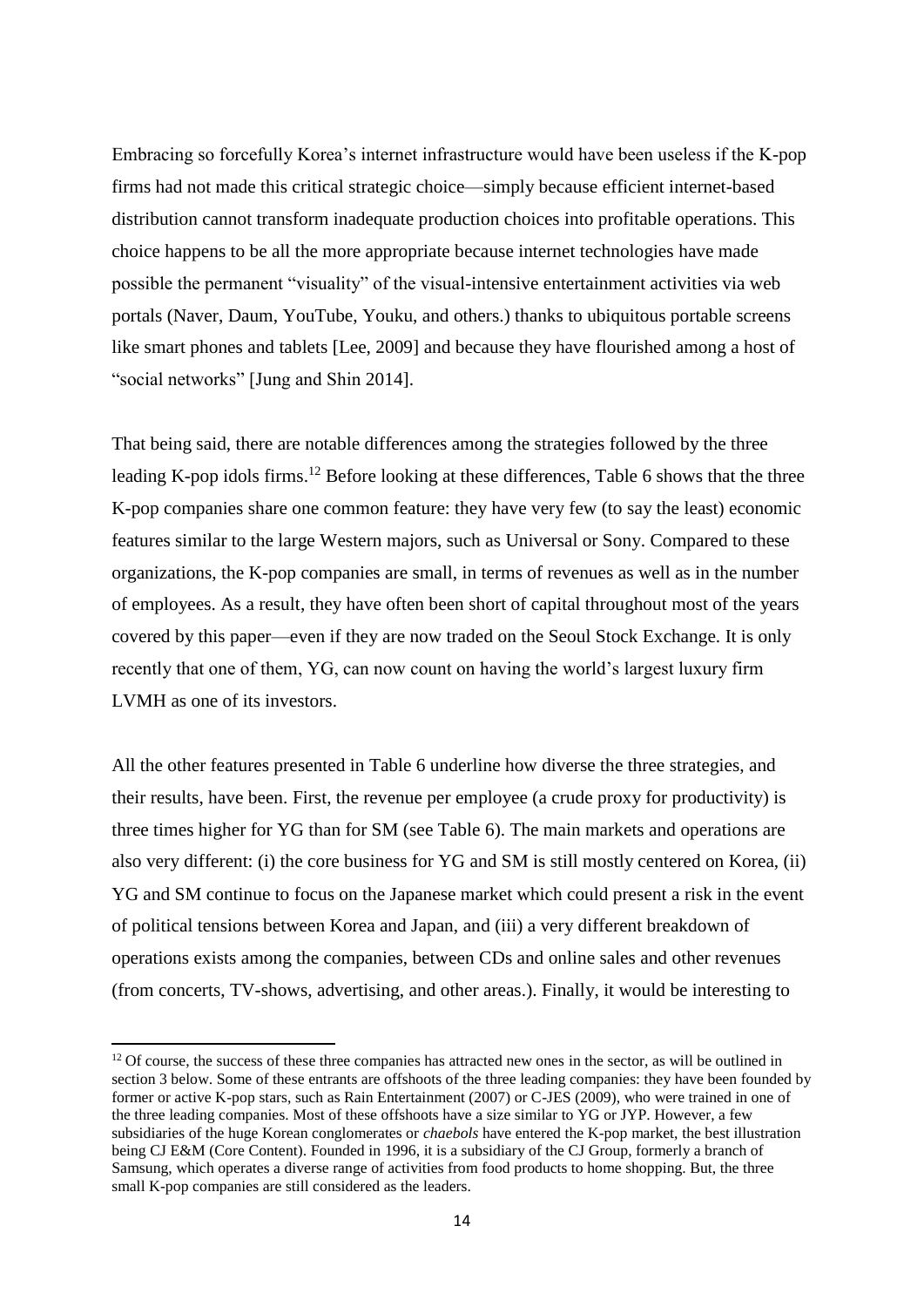get a better sense of whether (and if yes, how) these firms have pursued different internationalization of the K-pop production process—recruiting K-pop idols, songwriters, choreographers, and designers from all over the world.

|                                   | <b>SM</b> | YG    | <b>JYP</b> |  |
|-----------------------------------|-----------|-------|------------|--|
| Global figures, 2012              |           |       |            |  |
| Revenues [a]                      | 154       | 91    | 15         |  |
| <b>Nbr of employees</b>           | 1065      | 254   | 64         |  |
| Revenue per employee              | 0.145     | 0.358 | 0.234      |  |
| Breakdown by market, 2011 [b]     |           |       |            |  |
| Korea                             | 56.4      | 74.1  | 39.4       |  |
| Japan                             | 30.6      | 20.8  | 0.0        |  |
| <b>Rest of World</b>              | 13.0      | 5.1   | 60.6       |  |
| Breakdown by operations, 2011 [b] |           |       |            |  |
| <b>CDs and online</b>             | 65.3      | 34.2  | 11.1       |  |
| Others [c]                        | 34.7      | 65.8  | 88.9       |  |

**Table 6. A few indicators on the three leading K-pop firms**

Notes: [a] Sales in millions of US dollars. [b] In percent of sales. [c] Revenues from management such as concerts, use of portrait rights, advertising, and other entertainment activities (TV shows and dramas, musicals, and films) other than music sales. Sources: Investment prospectus Korea Financial Supervisory Service, DART (Data Analysis, Retrieval and Transfer System: [http://dart.fss.or.kr\)](http://dart.fss.or.kr/) data

At the same time, K-pop companies have also pursued an energetic policy of entering into other visual-intensive activities. In particular, they have been very active in entering the advertising sector, particularly its most "visual" segments, such as cosmetics, fashion and food products, by inducing their idols to become models—a solid basis for ever deeper links between K-pop idols firms and large fashion firms (such between LVMH and JYP). Not only has this diversification brought significant additional revenues to the K-pop companies and their idols, but it has also contributed greatly toward creating "brands"—both at the firm and group level—increasingly recognizable in the world, hence increasingly difficult to copy.

#### **Section 3. Why Such a Rapid Export Success?**

A particularly intriguing aspect of K-pop's export success has been its extremely rapid pace. The existing literature often explains this feature through two arguments that are not very convincing. First is the small size of the Korean music market and the resulting scale economies when going abroad. Yet the Korean market was even smaller from the 1960s to the 1990s when there was no export success; moreover, this argument suggests that the rapid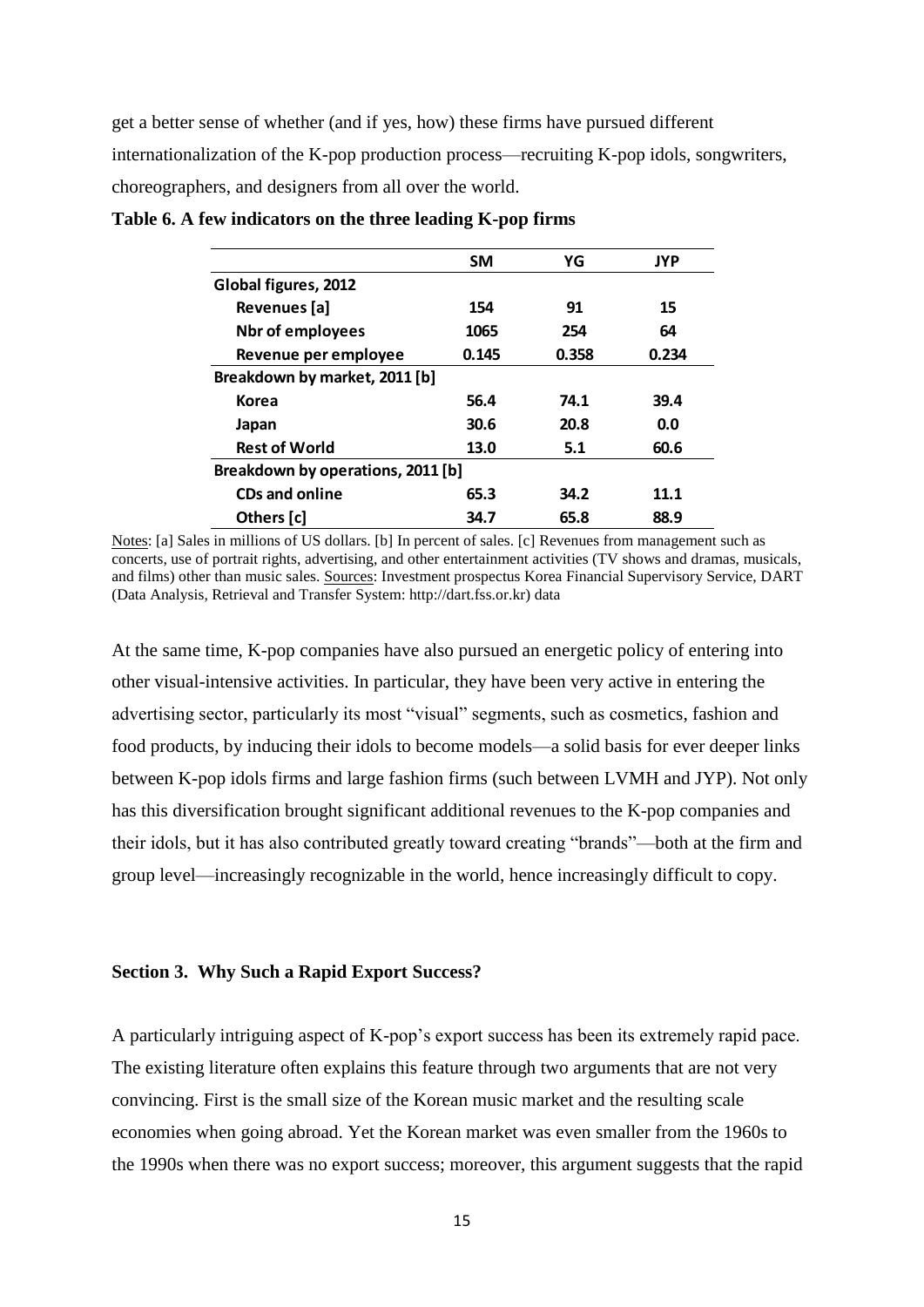growth of the whole Korean economy (GDP) compared to other industrial economies should have rather reduced the incentives for exporting K-pop, and increased those for remaining local. The second explanation is the emergence of internet technology that helps to disseminate more quickly and cheaply new audio and visual performances. However these technical opportunities have been available to every company in the world, and their mere existence does not explain why K-pop businesses have used them so well. As argued in the previous section, increasing returns to scale at the distribution stage are a powerful source of success if and only if the "right" choices have been made at the production stage.

As a result, this section examines three alternative explanations to K-pop fast export success which reinforce each other. First is the high level of competition in the K-pop mass market when compared to other OECD markets. Second, the online prices compared to CD prices in Korea have generated stronger incentives to create "variations" within the broad variety in Korea than in other countries. Lastly, the online prices prevailing in other countries compared to the online prices in Korea have induced K-pop firms and their idols to perform in foreign markets as often as possible since they earn much more outside Korea than inside. This section provides evidence supporting each of these explanations.

## The Korean K-pop markets: a high level of competition

**.** 

A relatively high level of competition in the Korean domestic market should be expected to have two self-reinforcing effects boosting exports. Firstly, it should increase the pressure on K-pop firms to be more innovative in the domestic market, hence to be more competitive in non-Korean markets. Secondly, it should also induce K-pop firms to go to "quieter" markets in other parts of the world, that is, to markets where successful titles last longer than in Korea.

Table 7 documents the relatively high level of competition in K-pop markets.<sup>13</sup> It is divided into two blocks. Block A looks at the concentration in terms of titles and K-pop groups: it reflects thus the level of competition viewed from the perspective of the Korean final consumers. Block B examines the concentration in terms of K-pop companies: it is thus

 $13$  Table 7 summarizes very detailed tables that the authors would happily provide to interested readers.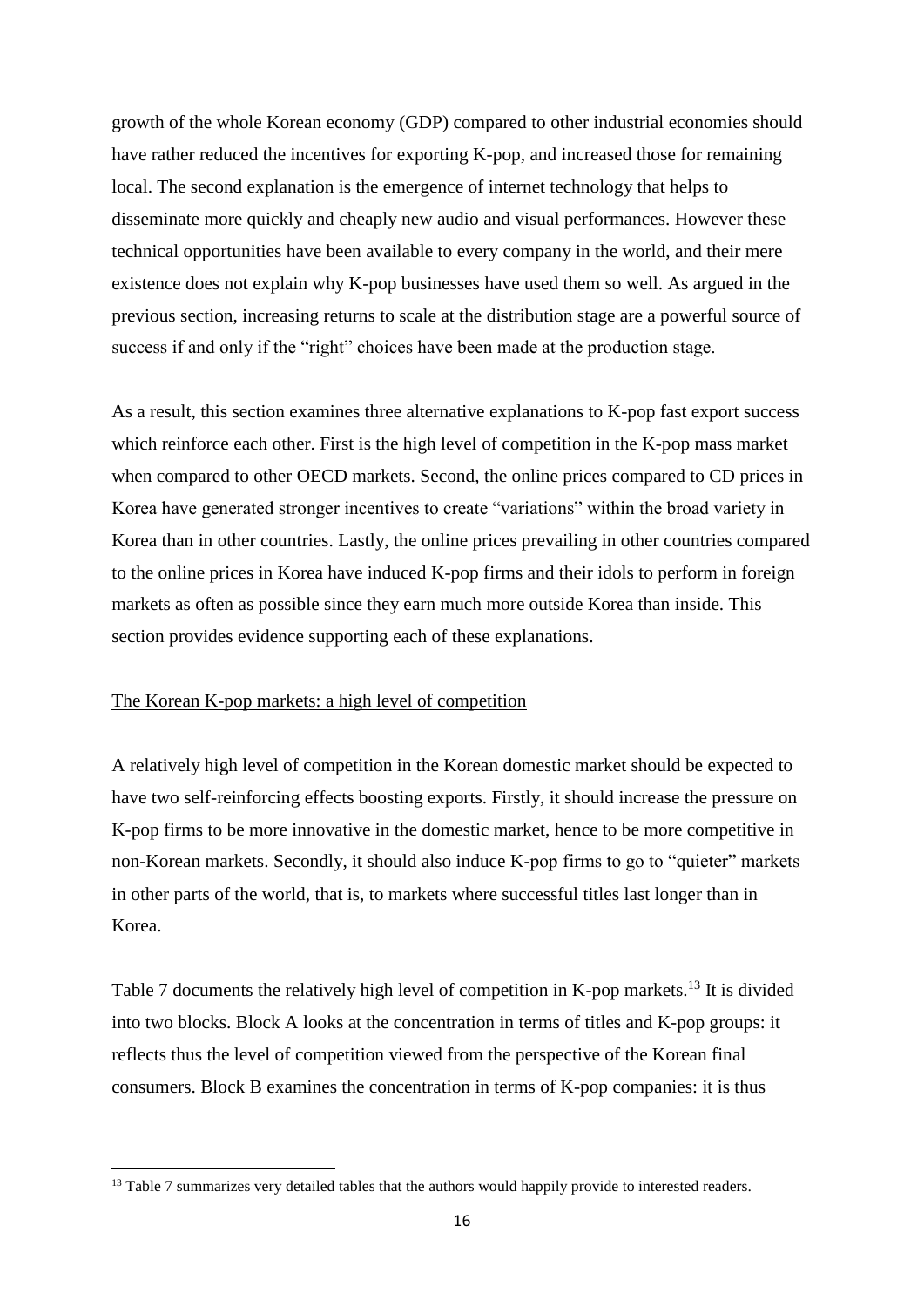better suited to capture the market power of K-pop firms, in particular with respect to the upstream contributors to the K-pop production, such as songwriters and choreographers.

Table 7 identifies five musical segments which are inter-connected but obey to different economic logics. Prices are very different among these markets: they are substantial for the CD markets, very low for the download and streaming markets, and nonexistent for the YouTube segment. The three online segments are "testing" markets by excellence: Korean consumers can listen to every new K-pop title (the only constraint is their time) since it is very cheap to listen to and/or watch new releases. By contrast, the CD markets tend to be for the "fans," where consumers satisfy their profound preferences and show their loyalty to a favored K-pop group or idol.<sup>14</sup>

Focusing first on the final consumers' side (block A) provides two main observations: (i) a high level of competition when taking into account all the titles (a low Herfindahl index) and (ii) only some signs of concentration at the C4 level in the CD segment.<sup>15</sup> Shifting the focus to the K-pop companies and their upstream contributors (block B) suggests a slightly lower level of competition, though some market power in the #1 hits segment.

|                             | $\left(1\right)$                                                 | (2)                        | (3)                          | (4)                          | (5)                          |  |
|-----------------------------|------------------------------------------------------------------|----------------------------|------------------------------|------------------------------|------------------------------|--|
|                             | CD<br>#1                                                         | CD<br>Top10                | Downloads<br>Top10           | Streaming<br>Top10           | YouTube<br>Top10             |  |
|                             | 2010.1-2012.12<br>(Monthly)                                      | 2010.1-2013.3<br>(Monthly) | 2010.1-2012.12<br>(Annually) | 2010.1-2012.12<br>(Annually) | 2010.1-2012.12<br>(Annually) |  |
|                             | A. Concentration from the K-groups (final consumers) perspective |                            |                              |                              |                              |  |
| Number of groups            | 16                                                               | 88                         | 23                           | 24                           | 12                           |  |
| Number of titles            | 31                                                               | 270                        | 30                           | 30                           | 20                           |  |
| Herfindahl index            | 0.1361                                                           | 0.0715                     | 0.0553                       | 0.0480                       | 0.4055                       |  |
| Four most successful groups |                                                                  |                            |                              |                              |                              |  |

**Table 7. Market concentration from the perspectives of consumers and producers**

 $\overline{a}$ 

<sup>&</sup>lt;sup>14</sup> K-pop companies have a very elaborate policy with respect to their fans in order to create the strongest possible links between them and their favorite K-pop groups. These relations are crucial because the "fans" can have a huge power in some circumstances. In the legal dispute that opposed SM and JYJ (see above) the threat of a petition filed by 120,000 members of the TVXQ fan club supporting JYJ was a key factor.

<sup>&</sup>lt;sup>15</sup> The period chosen is particularly interesting because it gives enough room to Gangnam Style (hence suggests some hint at the most likely "normal" peak of concentration) without including the period when Gangnam Style was becoming viral (an "abnormality" that will occur probably very rarely) Eliminating the obvious outlier of Psy's "*Gangnam Style*" in the YouTube Top10 reduces the Herfindahl index to a low 0.1371, quite in line with the other markets.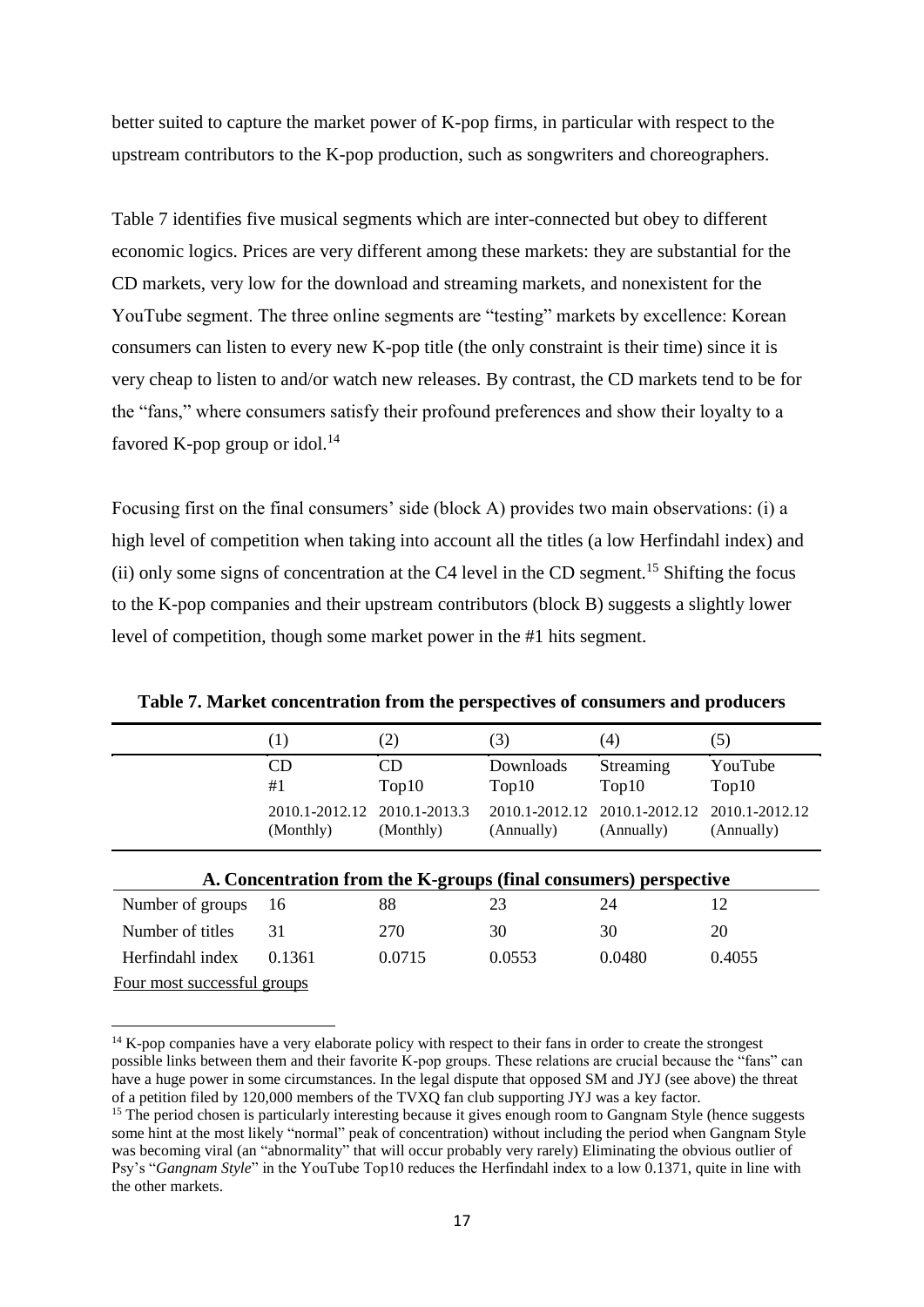| Group 1                        | Super Junior                                                              | Super Junior                             | T-ara         | Sistar        | Psy                     |
|--------------------------------|---------------------------------------------------------------------------|------------------------------------------|---------------|---------------|-------------------------|
| Group 2                        |                                                                           | Girls Generation Girls Generation Sistar |               | IU            | Big Bang                |
| Group 3                        | Big Bang                                                                  | Big Bang                                 | Big Bang      | <b>Busker</b> | 2NE1                    |
| Group 4                        | <b>TVXQ</b>                                                               | <b>TVXQ</b>                              | Miss A        | T-ara         | <b>Girls Generation</b> |
| C4 coefficient                 | 64.6                                                                      | 42.1                                     | 34.8          | 28.7          | 82.6                    |
|                                | B. Concentration from the K-companies (upstream contributors) perspective |                                          |               |               |                         |
| Number of<br>companies         | 9                                                                         | 47                                       | 16            | 16            | 6                       |
| Number of titles               | 31                                                                        | 270                                      | 30            | 30            | 20                      |
| Herfindahl index [a] 0.4371    |                                                                           | 0.1439                                   | 0.0850        | 0.0938        | 0.6328                  |
| Herfindahl index [b] 0.3111    |                                                                           | 0.0639                                   | 0.0822        | 0.0911        | 0.3200                  |
| Four most successful companies |                                                                           |                                          |               |               |                         |
| Company 1                      | <b>SM</b>                                                                 | <b>SM</b>                                | YG            | YG            | YG                      |
| Company 2                      | YG                                                                        | YG                                       | <b>JYP</b>    | <b>JYP</b>    | <b>SM</b>               |
| Company 3                      | $C-JES$                                                                   | $C$ -JES                                 | Core Content  | CJ E&M        | Cube Ent.               |
| Company 4                      | Rain Ent.                                                                 | FNC Music                                | Starship Ent. | Starship Ent. | <b>DSP</b>              |
| C4 coefficient                 | 88.5                                                                      | 58.1                                     | 47.9          | 49.6          | 97.0                    |

Notes: The Herfindahl index is the sum of the squares of the market shares of the groups/titles or companies. It ranges from 0 (perfect competition) to 1 (monopoly). A Herfindahl index lower than 0.15 is generally considered as a sign of an unconcentrated market, and a Herfindahl index higher than 0.25 as a sign of some dominance. The C4 coefficient is the sum of the market shares of the four largest groups or companies. [a] The Herfindahl indexes are calculated on the market share (sales) of the titles. [b] The Herfindahl indexes are calculated on the market shares held by the companies having produced the titles pertaining to the #1 hits or to the various top 10 entries.

Sources: Gaon Chart for the CDs, Downloads and Streaming columns (provided by KMCIA (Korea Music Content Industry Association) and YouTube. Authors' calculations. Detailed data and calculations are available upon demand.

The level of competition in the K-pop markets observed in Table 7 appears thus higher than in most Western markets when it comes to mass sales (this is not true when it comes to "indies" sales). For instance, only a few dominant companies (Sony, Universal, EMI, BMG or Warner) and independent labels appear in the monthly top-10 of CD sales in the Western markets—compared to 47 companies in Korea (block B, column 2). Such a wide difference in the level of competition between Korean and non-Korean markets can only induce K-pop companies and idols to go to foreign "quieter" markets where their successes could last longer.

# The K-pop markets in Korea: a strong push for producing "variations"

What follows focuses on the first set of relative prices, namely the online prices in Korea relative to the CD prices in Korea. Modern societies are characterized by an almost endless appetite for "differentiation"—different "variations" co-existing for any given product or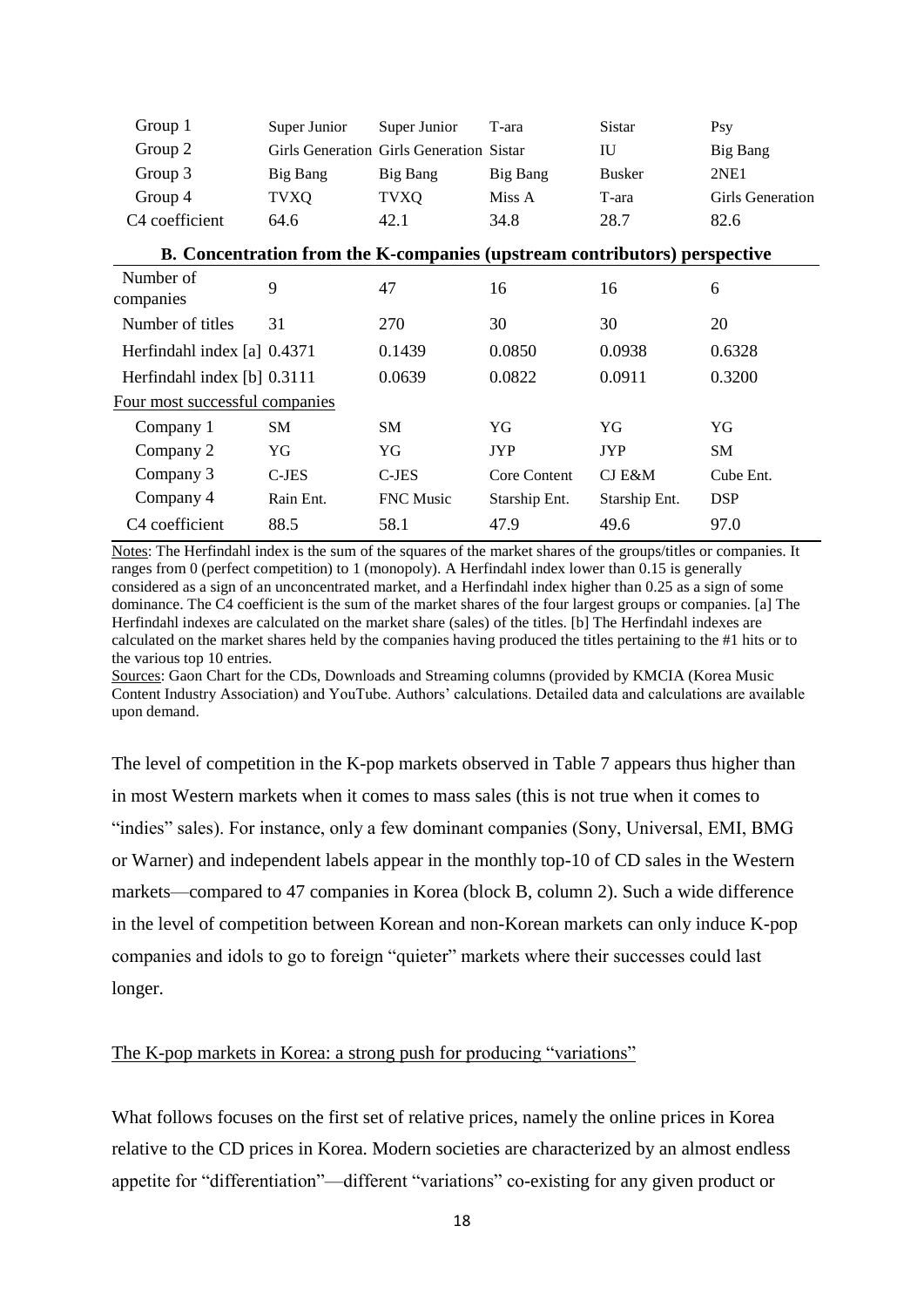service. In this respect, the fast and resolute choice for online sales in Korea has been accompanied by a remarkable—maybe unintended and unexpected—feature in its markets compared to the rest of the world: the online sale prices relative to CD prices is much lower in Korea than the corresponding relative prices in other industrial countries. As will be explained in more detail below, this difference in relative prices generates stronger incentives to create "variations" in Korea than in other countries.

Columns 1 and 2 of Table 8 provides evidence supporting this argument by presenting the number of songs (on iTunes or Amazon) that a typical consumer can buy in Korea with the money that he/she would save by not buying a CD. And it provides the same information for a few other selected countries. Instead of buying a CD, a Korean consumer could buy roughly 270 (13.5 divided by 0.05) titles (iTunes early 2012) to 150 (13.5 divided by 0.09) titles (Amazon early 2013). By contrast, a consumer in the other countries mentioned could buy only 10 to 15 titles. In other words, the relative price structure in Korea (online prices relative to CD prices) offers consumers the potential access to roughly 13-20 times more titles than it does for consumers in other industrial countries. Of course, this conclusion assumes that everything else is constant, in particular that Korean consumers do not decide to use part of the money saved when they decide not to buy a CD in order to buy other goods and services than K-pop titles.

|                |          | <b>Push for varieties:</b> |                 | <b>High incentives for</b> |  |  |
|----------------|----------|----------------------------|-----------------|----------------------------|--|--|
|                |          | number of down-            |                 | K-pop to go global:        |  |  |
|                |          | loads per CD               |                 | price in a country         |  |  |
|                |          | in Korea compared to       | relative to the |                            |  |  |
|                |          | other countries            |                 | Korean price               |  |  |
|                | iTunes   | Amazon                     |                 | Amazon                     |  |  |
|                | 1        | 2                          | З               | 4                          |  |  |
| Korea          | 254      | 145                        | 1               | 1                          |  |  |
| Japan          | 9        | 9                          | 48              | 27                         |  |  |
| <b>Britain</b> | 10       | 12 to 15                   | 29              | 11 to 13                   |  |  |
| <b>France</b>  | 12       | 10                         | 30              | 21                         |  |  |
| Germany        | 10 to 13 | 13                         | 24 to 31        | 14                         |  |  |
| <b>USA</b>     | 8        | 9 to 13                    | 25              | 10 to 14                   |  |  |

**Table 8. The K-pop market: huge pressures for more varieties**

Notes: Columns 1 and 2: number of downloaded titles that a consumer could buy if he/she does not buy a CD in Korea and in other countries. Columns 3 and 4: comparing online prices outside Korea to the domestic price (set to 1 for simplicity sake).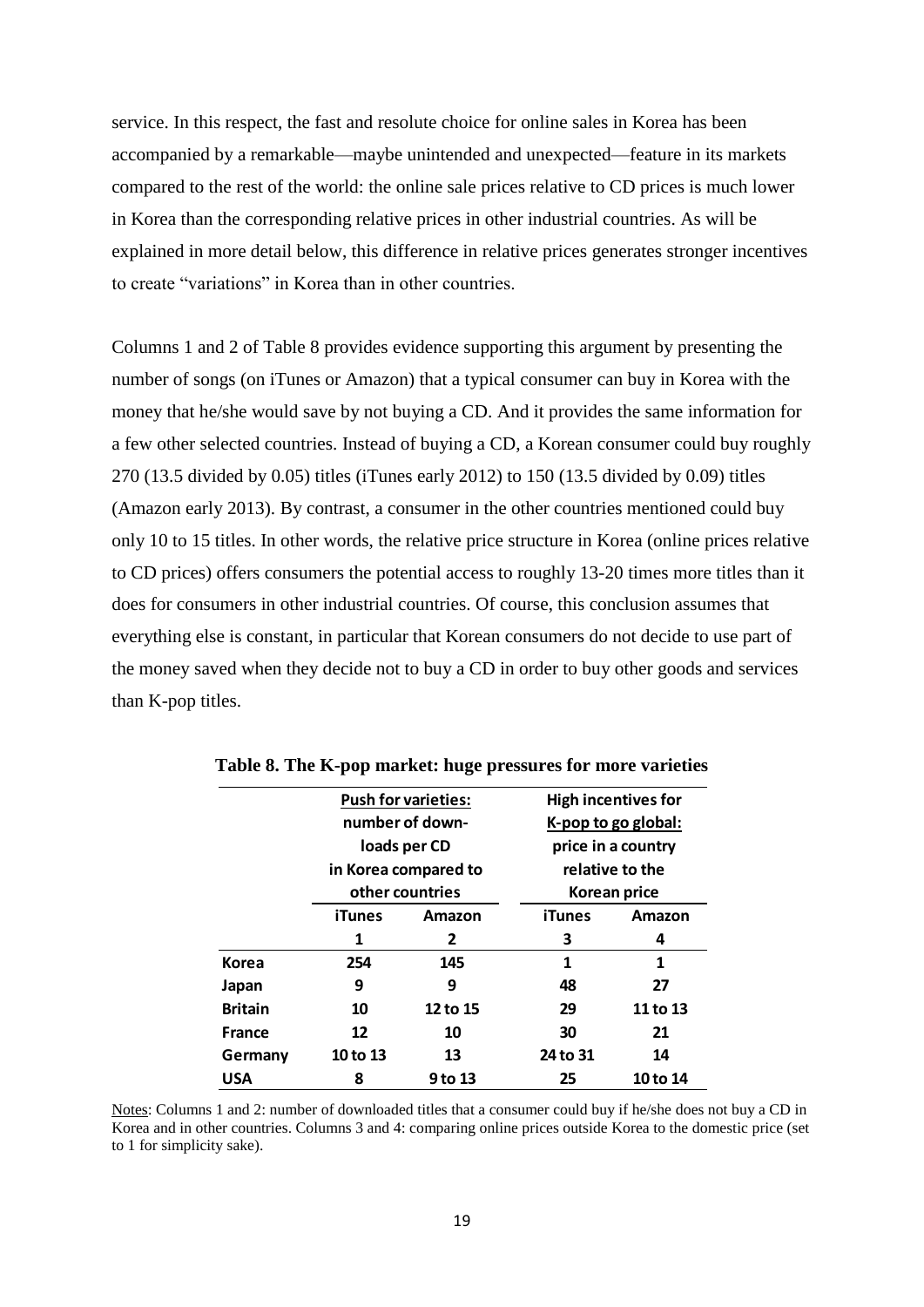Sources: Calculations are based on prices drawn from the following sources. For iTunes prices: Stop Dumping Music Campaign, June 2012. Exchange rates are nominal exchange rates. Authors' calculations. Detailed data and calculations are available upon demand.

Such a price structure in Korea puts a lot more pressure on K-pop companies to produce more titles and groups ("variations") in order to feed the Korean consumers' appetite than the price structure prevailing in other industrial countries. This strong pressure for more varieties provides an additional explanation for the surprisingly fast growth of K-pop exports to the rest of the world: Producing more variations for the Korean market increases the capacity and the chances of K-pop titles and groups to satisfy a wider range of tastes and consumers in foreign countries.

In this context, one should interpret carefully the term "variations." This term does not necessarily mean "originality" or widely different songs or groups. Even a tiny difference between two songs or two groups can be enough to get attention from consumers insensitive to the initial song or group. In other words, "variations" in this context is consistent with the accusations of "*déjà vu*" or lack of imagination that are often addressed to K-pop. This observation deserves a final remark. As stressed in the introduction, a fascinating aspect of the K-pop wave has been its capacity to penetrate so many different societies—Japan as well as the United States, Europe, Middle East as well as Latin America—and so very different groups (age and origin) within each of these societies. A possible explanation for such a capacity is simply the many more "variations" that K-pop companies have pushed as a result of Korea's domestic price structure. In short, a title may be successful in one region while another title with only slight differences may be more successful in another region.

#### The world pop markets: high incentives for K-pop to go global

What follows focuses on a different set of relative prices, namely the online prices in Korea relative to the online prices in other countries. This second set of relative prices is thus defined on an international basis. A low relative price in Korea implies that K-pop companies and idols face greater pressure to go global than their foreign counterparts.

Columns 3 and 4 of Table 8 show the ratios of the average online price per title in selected countries compared to the Korean average online price (normalized at 1 for simplicity). They reveal the huge differences between Korea and other selected countries. For instance, the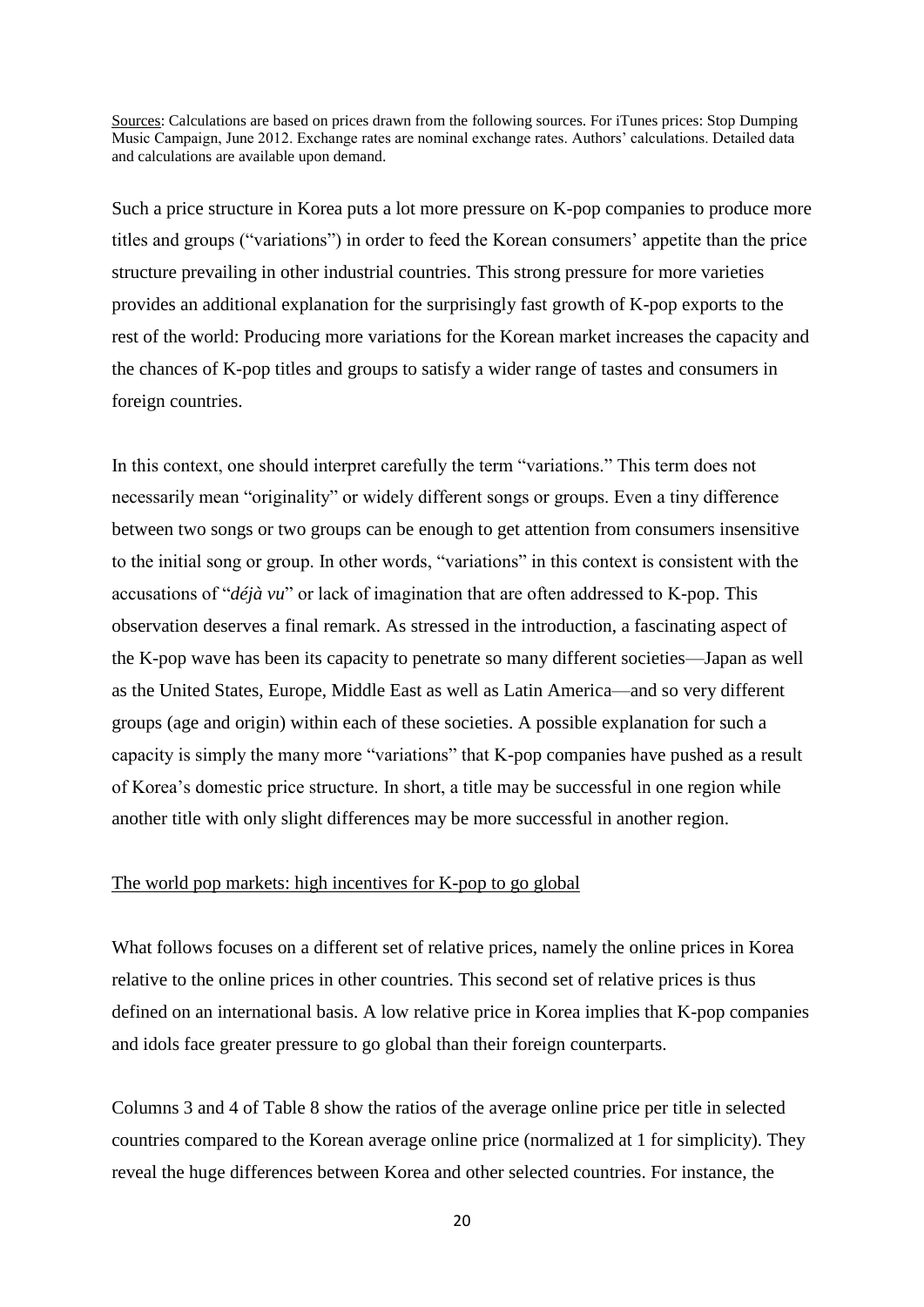same K-pop title earns 20-30 times more when bought in the EU or US than when purchased in Korea, and almost 50 times more when bought in Japan.<sup>16</sup>

Such huge price differences are likely to be the most direct and strongest force behind the boom in K-pop exports. Clearly, in these circumstances, the most desirable strategy for Kpop companies and idols is to first go as quickly as possible to Japan—by far the most profitable market—then to go the EU markets, and then to the United States. In reality, the US-EU ranking is reversed because the US market is bigger than any individual EU Member State market (there is no EU integrated entertainment market) and because it generates larger reputational effects than any individual European market. These conclusions fit perfectly the observed behavior of K-pop companies and idols [Cho 2012].

### **Concluding remarks**

**.** 

The above economic analysis on the success of K-pop provides two lessons of utmost importance for countries eager to mimic *Hallyu* (the Korean Wave) in pop-music. Firstly, *Hallyu* has been largely driven by a few very small companies which have been able to make a sound assessment of their comparative advantages in very crowded global entertainment markets, and then took full advantage of the massive scale economies and low distribution costs allowed by internet technologies. Secondly, public support specifically targeting the Kpop idols segment has played no notable role. It has mostly consisted of sponsored public events (indeed when success was already there), such as festivals, invitation of foreign K-pop fans, and other events, raising the question of who is the ultimate beneficiary of these subsidies. As stressed in the case of the Korean film industry by Parc (2015a), K-pop idols did not need this public support because they were already successful, while government officials had strong incentives to engineer the reputation of K-pop idols for their own success.

This issue of success raises two particularly interesting questions for further research. First is whether K-pop is sustainable in the long run. The available answers differ a lot—between

<sup>&</sup>lt;sup>16</sup> These ratios rely on prices expressed in US\$ based on nominal exchange rates. However, exchange rates based on purchasing power parity would not change so much these ratios because the Korean online price is so low. The PPP exchange rate of the won with respect to the US\$ is roughly 1.40 the nominal exchange rate (for the period covered). The most noticeable change would be the Korea-Japan relative price which would decrease from 48 to 34. This is a substantial decline but it still leaves a huge gap.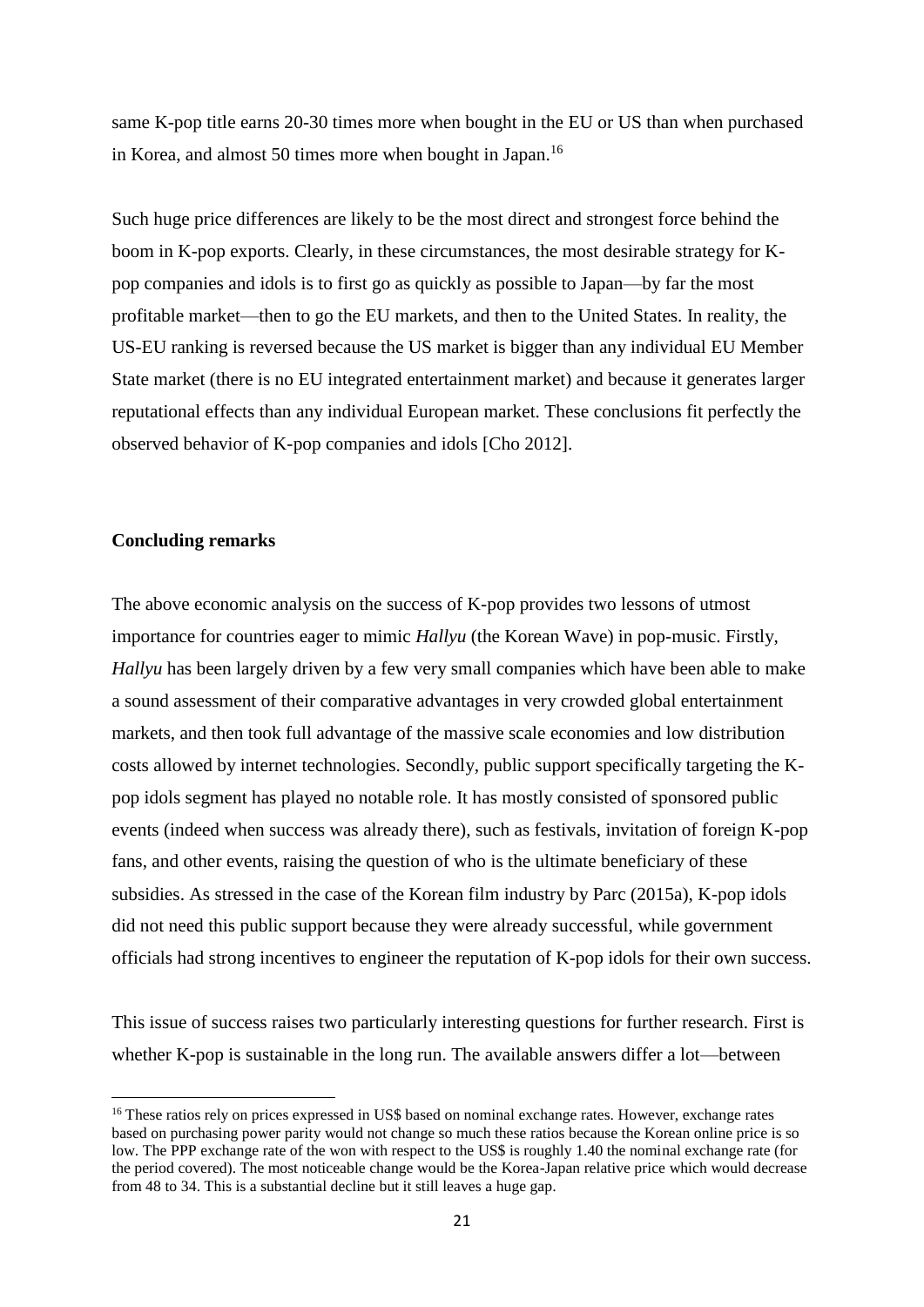those who predict its continuous success and those who argue that a fall will come soon. But, to our knowledge, none of them utilizes economic analysis. Further research based on the economic factors examined in this paper would thus be a useful addition to the existing literature.

The second much debated question is whether *Hallyu* provides any message about Korea or its culture to the rest of the world—in short, its "Koreanness." Koreans are often skeptical: Kpop is often viewed as simply a small branch of Western-pop music [Lie 2012]. Paradoxically, non-Koreans seem more convinced about K-pop's "Koreanness". Maybe, it is due to the fact that, for many of them, K-pop has been a unique opportunity to "open the door" to a Korean culture that they would have never noticed without the energetic help of some K-pop groups and idols. On a priori grounds, economic factors look less decisive for addressing this issue than for the first one. However, as outlined in section 1, cultural aspects, such as language, can interfere deeply with economic factors, hence it deserves some economic analysis.

## **References**

Cho, Bernie (2012). The Hip Hype Reality behind the K-pop Wave, October, DFSB Kollective. IFPI. (2013). IFPI Digital Music Report 2013: Engine of a digital world.

[http://www.ifpi.org/downloads/dmr2013-full-report\\_english.pdf](http://www.ifpi.org/downloads/dmr2013-full-report_english.pdf)

- INSEE. (2016). Enquête annuelle d'entreprises. [http://www.insee.fr/fr/themes/detail.asp?reg\\_id=0&ref\\_id=esa-service-2011&page=donnees](http://www.insee.fr/fr/themes/detail.asp?reg_id=0&ref_id=esa-service-2011&page=donnees-detaillees/esa/esa-service/esa-service-2011/fiche5920Z.html)[detaillees/esa/esa-service/esa-service-2011/fiche5920Z.html](http://www.insee.fr/fr/themes/detail.asp?reg_id=0&ref_id=esa-service-2011&page=donnees-detaillees/esa/esa-service/esa-service-2011/fiche5920Z.html)
- Jung, Sun and Doobe Shim. 2014. Social distribution: K-pop fan practices in Indonesia and the 'Gangnam Style' phenomenon. *International Journal of Cultural Studies*, 17(5), 485-501.

Lee, Oi-soo. (2013) The INNERview, 'A look at Korean Art and Culture 2013', Arirang TV [http://www.arirang.co.kr/TV2/sports\\_interview.asp?F\\_Key=133&sys\\_lang=Eng&Page=1](http://www.arirang.co.kr/TV2/sports_interview.asp?F_Key=133&sys_lang=Eng&Page=1)

- Lee, Si-woo (2012). Entertainment, Industry Analysis Report, *Korea Investment and Securities Co., Ltd;* Korea Financial Supervisory Service, DART (Data Analysis, Retrieval and Transfer System: [http://dart.fss.or.kr\)](http://dart.fss.or.kr/) data.
- Lee, Jung-yup (2009). Contesting the digital economy and culture: digital technologies and the transformation of popular music in Korea. *Inter‐Asia Cultural Studies, 10*(4), 489-506.
- Lie, John (2012). What is the K in K-pop? South Korean Popular Music, the Culture Industry, and National Identity, *Korea Observer*, The Institute of Korean Studies, Vol. 43, N.3, Autumn, pp.339-363.